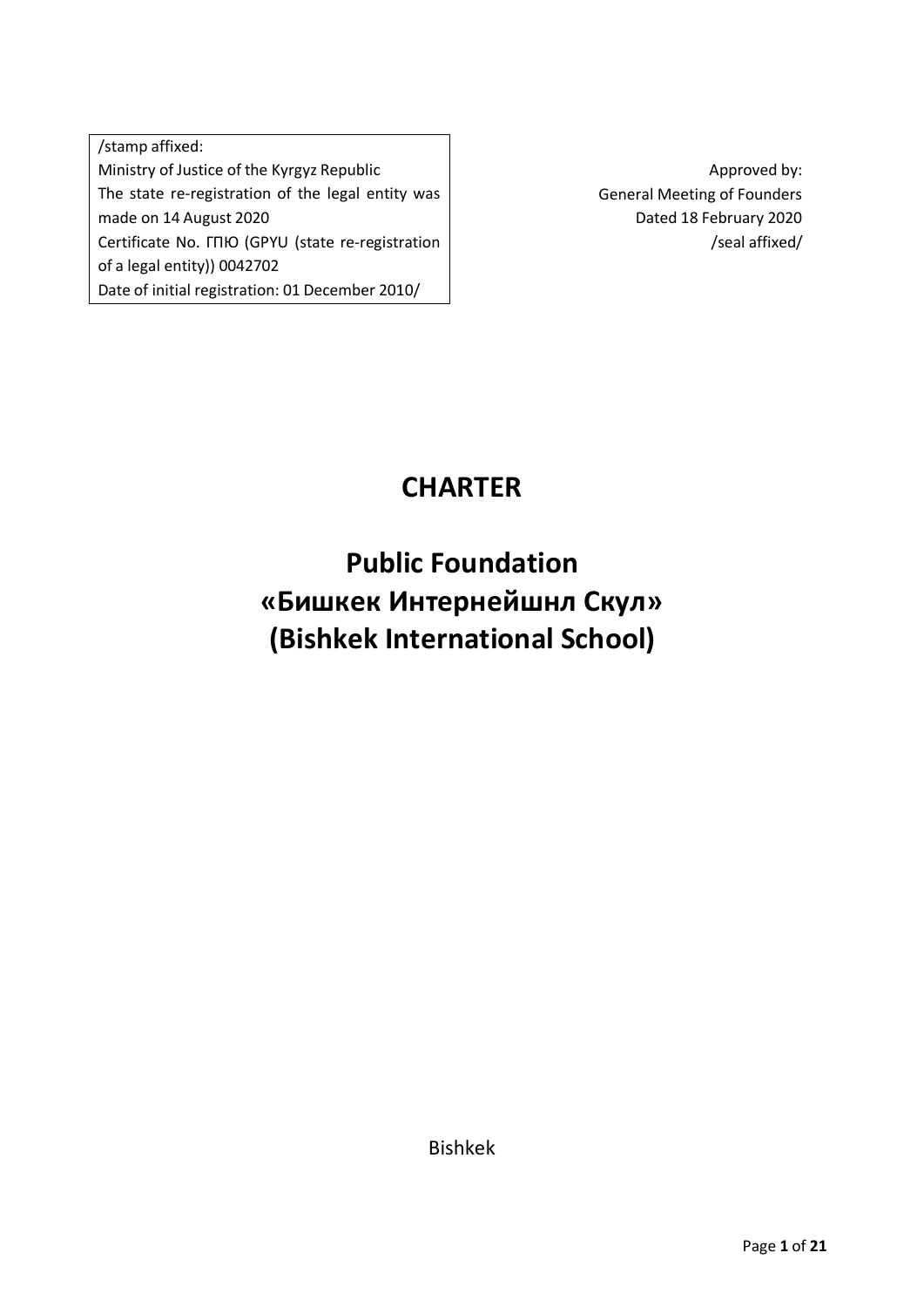"European School in Central Asia" Public Foundation primarily registered by the Ministry of Justice of the Kyrgyz Republic dated 01 December 2010, registration number 114321-3300-ОФ, OKPO: 27295408, was renamed into "ESCA - Bishkek International School" Public Foundation, (hereinafter referred to as "Foundation") with the revised Charter dated 18 April 2016, registration number ГПЮ(GPYU(state reregistration of a legal entity)) 0016000, and is currently re-registered in accordance with the legislation of the Kyrgyz Republic, the Civil Code of the Kyrgyz Republic, the Law of the Kyrgyz Republic "On Commercial Organizations" and other legislation of the Kyrgyz Republic and this Charter.

## **ARTICLE 1 GENERAL PROVISIONS**

1.1. Name of the Foundation

The full name of the Foundation: in the official language:

Общественный Фонд ''**Бишкек Интернейшнл Скул''** in the state language: ''**Бишкек Интернейшнл Скул**'' Коомдук Фонду; in English: "**Bishkek International School**" Public Foundation.

Abbreviated name of the Foundation:

in the official language: **ОФ «БиАйЭс»**

in the state language: **«БиАйЭс» КФ**; in English:

**"BIS" PF**.

1.2. The location of the Foundation

The legal address of the Foundation is: 67A Bronirovannaya St., Leninsky district, Bishkek, 720044, Kyrgyz Republic.

1.3. Branches and representative offices of the Foundation

The Foundation has the right to establish branches and open representative offices in connection with the activities of the Foundation in the Kyrgyz Republic [1] and in other states in accordance with the relevant legislation. $<sup>1</sup>$ </sup>

1.4. Territory of activity

The territory of the Foundation's activity is the territory of the Kyrgyz Republic, as well as the territories of other states.

#### **ARTICLE 2 VISION, MISSION AND VALUES OF THE FOUNDATION**

- 2.1. The Foundation acts on the basis of the Charter ("Charter") with the aim of creating a humane environment conducive to the comprehensive, harmonious development of students in the following areas:
	- $(i)$  Strengthening the health of students, ensuring the sound physical development and condition;
	- (ii) Creation of conditions with different linguistic and cultural forms to ensure a comprehensive perception of the environment and the pursuit of peaceful coexistence and civic responsibility;

<sup>&</sup>lt;sup>1</sup> All branches and representative offices shall be indicated in the Charter or the Ministry of Justice shall be notified if they are open after registration of the Charter.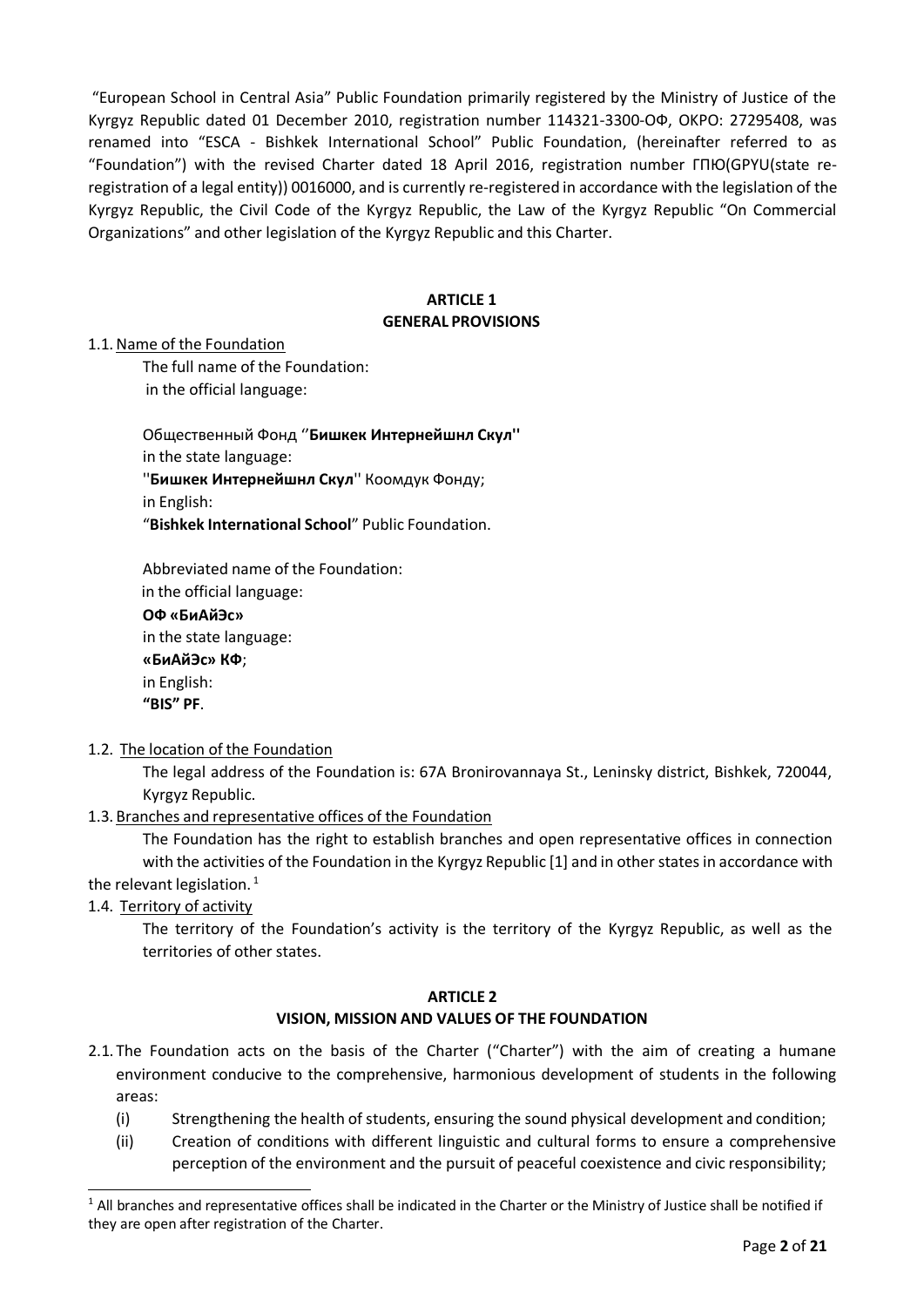- (iii) Creation of conditions for the development of knowledge and skills using the international undergraduate program and other programs accredited atthe international level, as well as using programs and standards established by the legislation of the Kyrgyz Republic;
- 2.2.To achieve the objectives, the following actions should be taken:
	- (i) Education and training of students on the basis of preschool and school educational programs and training in the form of external studies;
	- (ii) Preparing students for admission to the university using modern methods, programs, developments and recommendations;
	- (iii) Other activities connected to or related to any activities described in this Article 2.2, as well as other activities not limited by the legislation of the Kyrgyz Republic.
- 2.3.Our vision is to be the best international school in Central Asia, providing inspiring education in a happy environment for students from all over the world who are leaders for the future.
- 2.4.Our mission is to empower our students to:
	- $(i)$  Develop their intellectual curiosity and achieve their academic, sporting and creative potential;
	- (ii) Be confident in their abilities and respectful of others;
	- (iii) Learn about local and global issues and prepare to tackle common challenges.

At a school which:

- (iv) Delivers and celebrates excellent teaching for internationally accredited education;
- (v) Values diversity and inclusivity;
- (vi) Promotes the well-being of the whole school community;
- (vii) Contributes positively to the development of the Kyrgyz Republic.
- 2.5.The Foundation is a community school founded as a liberal, secular and multicultural school with transparent governance and activities, providing education in a supportive, family-oriented and safe environment. The school welcomes any person, regardless of gender, ethnicity, language, political or religious beliefs, and everyone is encouraged to participate in all school activities.
- 2.6.In addition to providing excellent education, our mission includes raising awareness of human rights, promoting social responsibility, social justice and democratic participation, awareness and tolerance for cultural differences, humanity, team spirit, creativity, environmental protection and sustainable development.
- 2.7. We are a community school that inspires learners who reflect the power of the community to bring about extraordinary transformational change for a better world. Our goal is for BIS to become an outstanding school in Central Asia, demonstrating the benefits of our approach to education, driving much broader educational change in the region.
- 2.8. As a liberal, secular and multicultural school, BIS welcomes staff and students of all religious and political beliefs, but does not tolerate the promotion of any political or religious beliefs at the school. This applies to both students and staff, but is of primary importance to staff as they have credibility with students. This requires that:
	- (i) Staff shall not explicitly show or demonstrate any political, philosophical or religious insignia (including party, national and religious emblems or clothing) in accordance with BIS's status as a liberal secular school.
	- (ii) Staff shall not promote their personal political or religious beliefs in the school through educational resources or their personal appearance and property.
	- (iii) Staffshall not promote their personal political or religious beliefs when working with students or staff and must be tolerant, treating all religious and / or political views as equally valid, provided that the views expressed do not conflict with the UN Declaration of Human Rights or generally accepted actual evidence.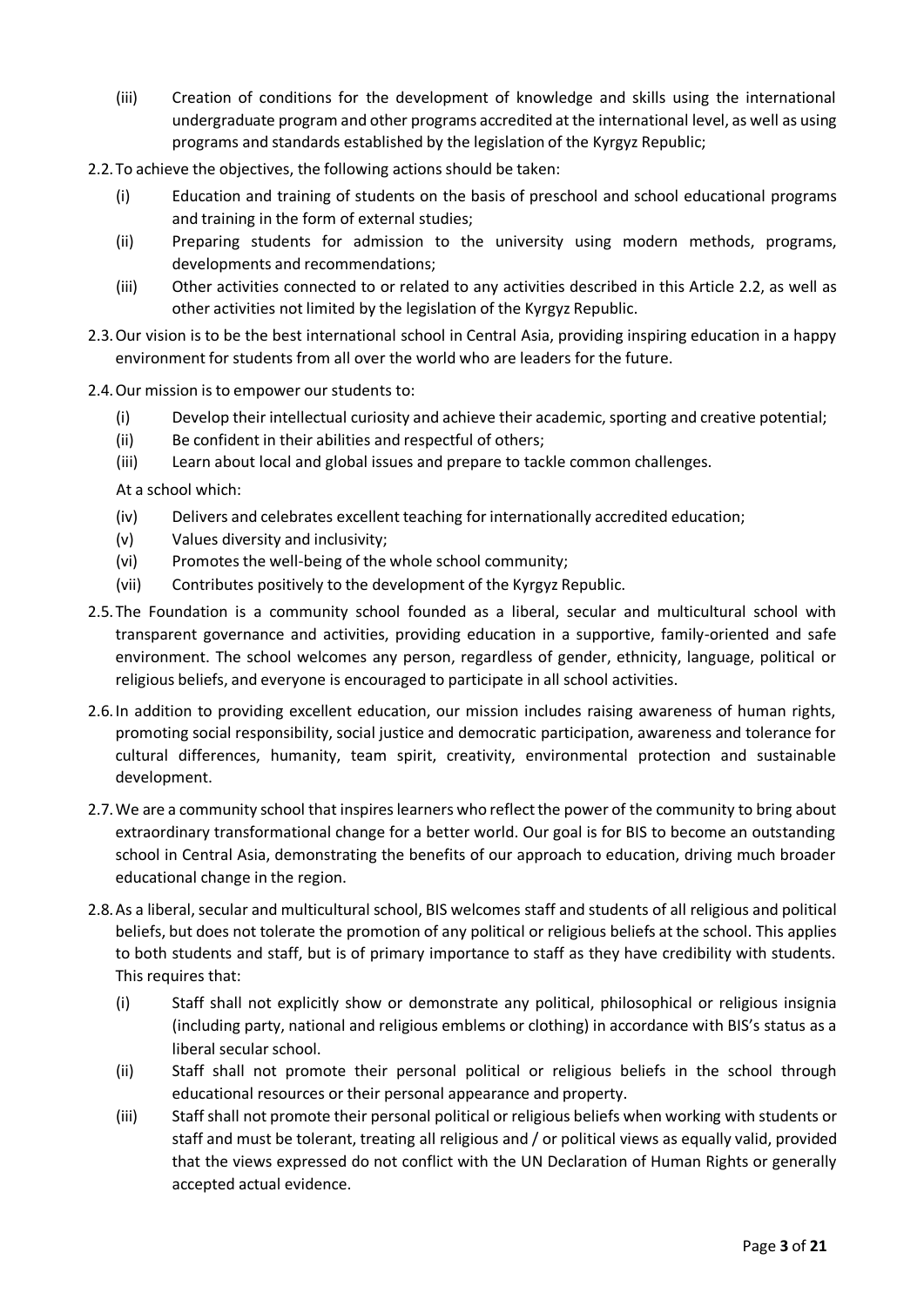- 2.9.The Foundation hosts the International Baccalaureate Learner Profile organization for all members of the community to develop internationally oriented people who, by recognizing their common humanity and common guardianship of the planet, help create a better world without wars by being responsible members of local, national and global communities. The Learner Profile requires community members to be: engaged, knowledgeable, thinking, communicative, principled, broad minded, caring, courageous, balanced and reflective.
- 2.10. All community members (staff, students, parents, governing bodies) agree to fulfill the School's Vision and Mission, adhere to approved School Policies and Guidelines, and accept the IB Learner Profilein relationships with the school and with each other. Any community member may stand for changes to Policies and Guidelines to better meet the terms of this Charter and the Vision and Mission, but any community member who works contrary to the Charter or Vision and Mission or the approved Policies and Guidelines or IB Learner Profile will be asked to leave the school community so that the Foundation can successfully fulfill and achieve the overall Vision and Mission.
- 2.11. The Foundation is committed to providing excellent international education at a reasonable cost for parents to be as inclusive as possible in school enrollment. Consequently, tuition fees are maintained at a level that ensures an excellent education and is affordable to the widest possible range of parents. To ensure the continuity of this approach, tuition fees will not increase from the prices set in January 2020, with the exception of the official inflation rate in the Kyrgyz Republic.

## **FOUNDERS AND TERMS OF THE FOUNDATION**

- 3.1 The founders of the Foundation are:
	- 1. Woodcock Emma Marie, British citizen, passport 532594637, address: 295a Collins Street, Kalgoorlie 6430, Western Australia ("Founder 1");
	- 2. Grant David Alexander, British citizen, passport 518453581, address in Bishkek: Kerimbekov St., bldg. 27, apt. 4 ("Founder 2"):
	- 3. Witschi Mark Rudolph, Swiss citizen, passport XI563975, address: Balmweg 5,3007 Bern ("Founder 3");
	- 4. Umetaliev Emil Satarovich, Kyrgyz citizen, passport AN3286231, address in Bishkek: Chui Avenue, bldg. 243, apt. 62 ("Founder 4"):
	- 5. Lewis Andrew Mark, British citizen, passport 500825037, address: Sant Muntaner, Cami Mor, Sant Pol de Mar, Barcelona, Catalonia, 08395, Spain ("Founder 5"):
	- 6. Atsoparthis Michael Philip Patrick, British citizen, passport 531835062, address in Bishkek: Logvinenko St., bldg. 32, apt. 34 ("Founder 6");

Founder 1, Founder 2, Founder 3, Founder 4, Founder 5, and Founder 6 hereinafter are collectively referred to as the "Founders".

- 3.2 Founders may:
	- (i) participate in the management of the Foundation in accordance with the provisions of this Charter;
	- (ii) receive full information about the financial activities of the Foundation.

Founders may have other rights provided for by this Charter and the legislation of the Kyrgyz Republic.

- 3.3 Founders shall:
	- (i) comply with the Charter of the Foundation;
	- (ii) participate in the activities of the Foundation in the manner prescribed by this Charter and the legislation of the Kyrgyz Republic;
	- (iii) notify the Chair of the Meeting of the Founders of the Foundation in writing in the event of a change in the residence or email address of the Founder.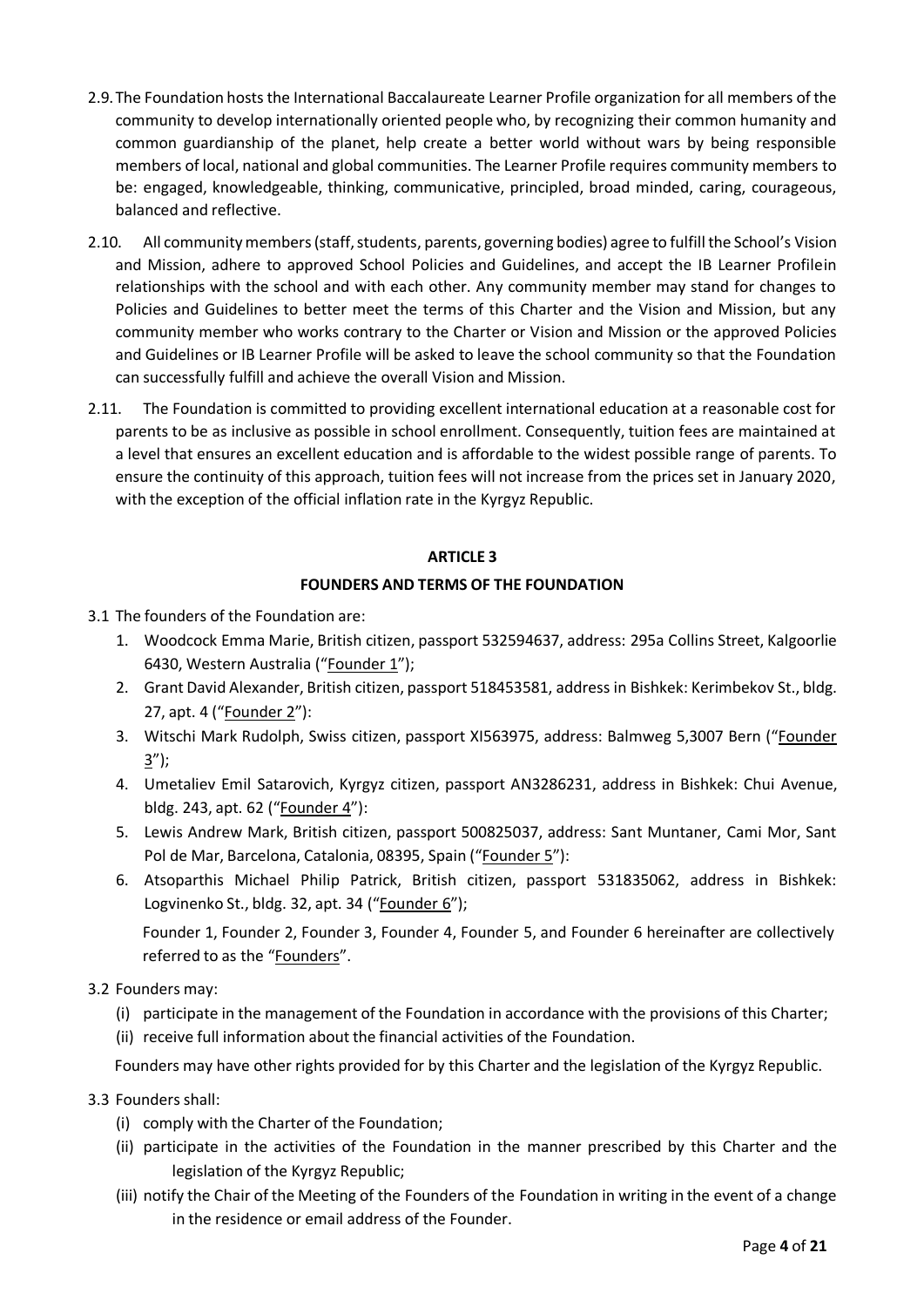- 3.4 The Founders may also bear other obligations stipulated by this Charter and the legislation of the Kyrgyz Republic.
- 3.5 In the event of the incapacity or death of one of the Founders, withdrawal from the General Meeting of Founders is carried out in accordance with the legislation of the Kyrgyz Republic.
- 3.6 The Foundation will remain a charitable foundation for an indefinite period, and all proceeds and assets will always be used to improve education provided directly by the Foundation or other charitable or government bodies throughout the Kyrgyz Republic. No assets or proceeds may be used for the commercial benefit of any Founder or any member of the governing bodies of the Foundation. This clause does not exclude anyone from being eligible for paid employment by the Foundation or providing services to the Foundation at a reasonable commercial cost.

#### **LEGAL STATUS OF THE FOUNDATION**

- 4.1.The Foundation is a non-profit organization with the status of an independent legal entity.
- 4.2.The Foundation carries out its activities in accordance with the legislation of the Kyrgyz Republic, this Charter and other documents, agreements and contracts to which the Foundation is a party, or which are binding in relation to the Foundation itself or the property in its ownership.
- 4.3.The Foundation is independently liable for its debts and obligations in its possession in the form of Foundations. Neither the Founders of the Foundation are responsible for the obligations of the Foundation, or the Foundation is responsible for the obligations of its Founders.
- 4.4.The Foundation has the following rights, considering the requirements of the legislation of the Kyrgyz Republic, the tasks of the Foundation and in accordance with the provisions of this Charter:
	- (i) Be a legal entity in accordance with the legislation of the Kyrgyz Republic with all the rights associated with such status; act as a founder in other legal entities; establish branches and representative offices in the territory and beyond the Kyrgyz Republic;
	- (ii) Carry out economic activities, including the performance of works, the provision of services and the implementation of other activities without the right to distribute the profits received from such activities;
	- (iii) Buy, rent, acquire, improve, use, dispose and record on the individual balance sheet real and movable assets, monetary assets and other property, any property and other rights: as well as sell, lease, exchange, transfer, and pledge or otherwise dispose of all or any such property and the right or any interest in it;
	- (iv) Sign contracts and commitments necessary or useful to conduct or advance their activity;
	- (v) Export and import goods, materials and services necessary or useful for the activities of the Foundation;
	- (vi) Carry out charity, including with the involvement of organizations, foundations, sponsors and philanthropists;
	- (vii)Open and maintain bank accounts in foreign and national currency in the territory of the Kyrgyz Republic and in the territory of other states;
	- (viii) File and plead a claim at any court;
	- (ix) Determine operational policies and development plans, structure of governing bodies and decisionmaking procedures, and financing structure;
	- (x) Determine the total number of personnel, their professional and qualification composition, approve the internal structure and factor;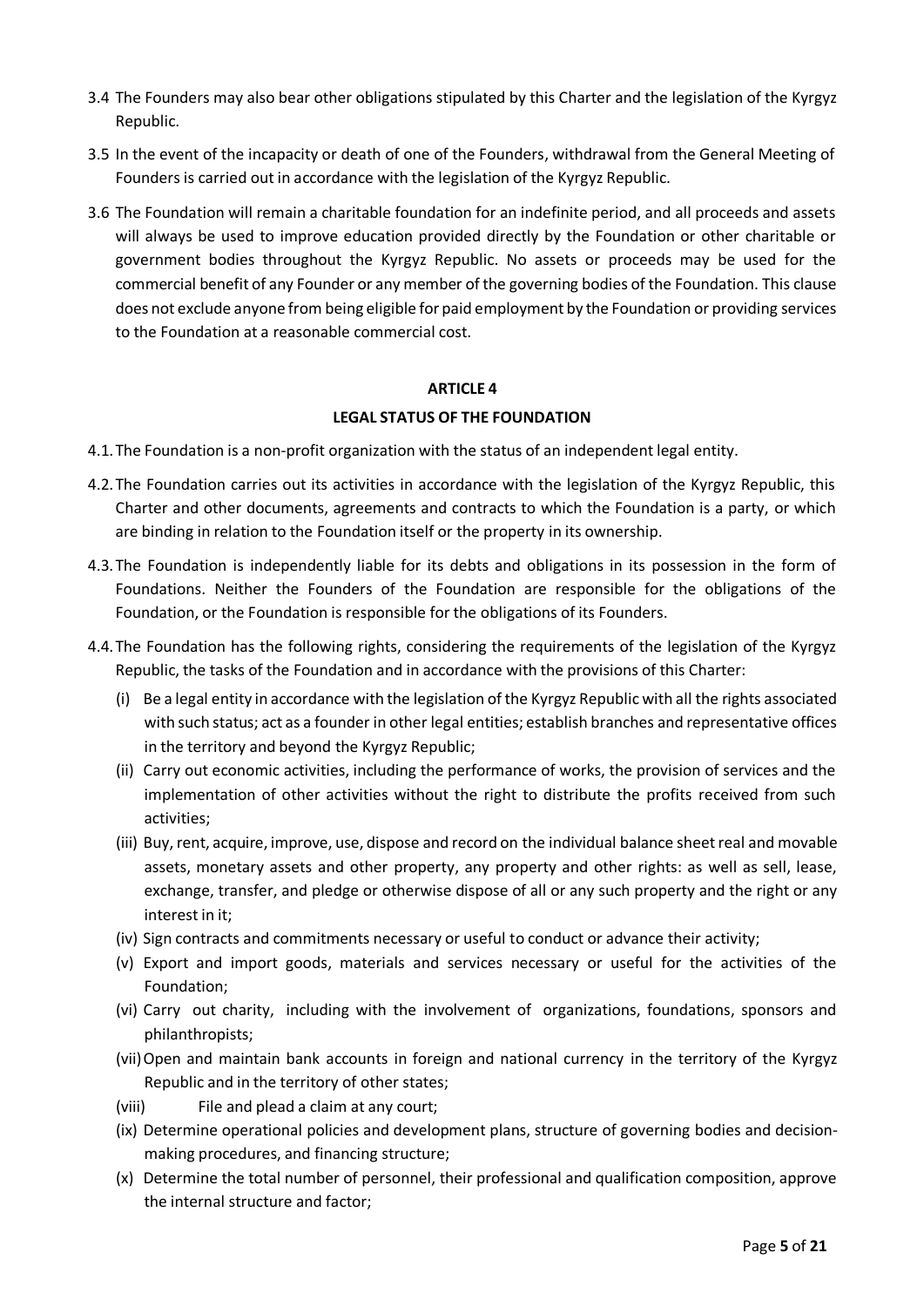- (xi) Hire both Kyrgyz and foreign individuals and legal entities and determine the scope of their activities, as well as the form and amount of their remuneration;
- (xii)Carry out any other types of activities notlimited by the legislation of the Kyrgyz Republic that do not contradict the purposes of the Foundation as defined in this Charter.
- 4.5.The Foundation has its own seal and letterheads with its name.
- 4.6.The period of the Foundation's activity starts from the date of its initial state registration with the state bodies of the Kyrgyz Republic and is unlimited, unless the Foundation's activity is terminated in the manner prescribed by Article16 of this Charter and the legislation of the Kyrgyz Republic.

## **FOUNDATION GOVERNING BODIES**

- 5.1 The governing bodies of the Foundation are:
	- (i) General Meeting of Founders («Собрание Учредителей») the supreme governing body;
	- (ii) Governing Board («Наблюдательный Совет») a supervisory body;
	- (iii) Management Board («Правление») an executive body.

## **ARTICLE 6**

## **GENERAL MEETING OF FOUNDERS**

- 6.1.The supreme governing body of the Foundation is the Meeting of the Founders. The following issues fall within the exclusive competence of the Meeting of Founders:
	- (i) Any changes and additions to this Charter; approval of the Charter of the Foundation in the new edition;
	- (ii) Initial appointment of members of the Governing Board, Chair of the Governing Board and Chair of the Management Board at the initial establishment of the Foundation, as well as temporary appointment to these positions (until the new election of members of the Governing Board) upon resignation of the Governing Board in accordance with Article 6.1 (iii) below;
	- (iii) Dismissal and request for new elections of the Governing Board, if it is determined that the actions of the Governing Board contradict with this Charter or the overall vision and mission of the Foundation;
	- (iv) Making any other decisions at the discretion of the General Meeting of Founders that do not contradict this Charter or the legislation of the Kyrgyz Republic.
- 6.2.General meetings of the Founders are held as required.
- 6.3.An Extraordinary Meeting of the Founders can be called by any Founder, either by the Chair of the Management Board or by the Chair of the Governing Board.
- 6.4.The person initiating the Meeting of Founders shall send written notifications to the addresses specified in this Charter about convening regular or extraordinary meetings of the Meeting of Founders at least 10 (ten) calendar days before the start of the meeting or can send a notification by e-mail to the last address e-mail, registered by the Founder with the Chair of the Meeting of the Founders.
- 6.5.The notice must contain information about the date, time and place of the Meeting of the Founders.
- 6.6.The Meetings of the Founders may be held (i) by calling and holding a meeting (in person) or (ii) using the voting method (in absentia). The decision of the General Meeting in the event of a decision made by voting shall be made in the manner prescribed by Articles 6.9, 6.10 and 6.12.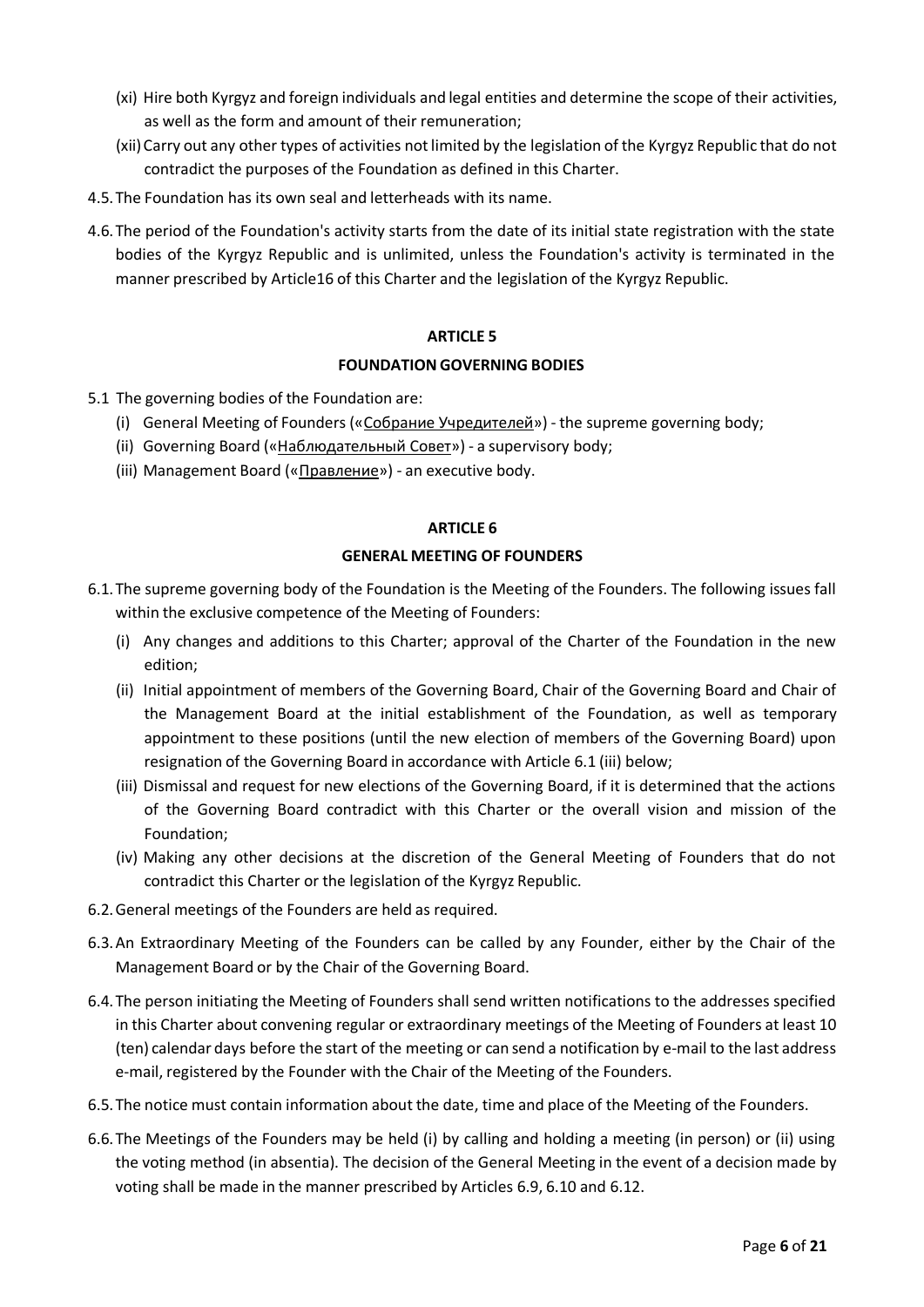- 6.7.The General Meeting of Founders has a quorum if at least 2/3 (Two-thirds) of the Founders are present (if held in person) or participate (if held in absentia).
- 6.8.The General Meeting of Founders may elect a Chair and a Secretary.
- 6.9.A decision of the Meeting of Founders is considered as taken if the majority of all Founders specified in this Charter (minimum 4 Founders, except for decisions related to amendments to this Charter, which require a minimum of 5 founders (or subsequent trustees) to vote for a decision.
- 6.10. Decisions made in writing, signed and approved by the Founders entitled to participate in the General Meeting of Founders, in writing, by email or by fax, are valid and have full legal force, as if they had been adopted at a convened and held General Meeting of Founders.
- 6.11. The Founder has the right to delegate authority to participate in the General Meeting to another Founder or a third party via the power of attorney certified by a notary. The powers of the Founder cannot be delegated to members of the Management Board or members of the Governing Board.
- 6.12. The decisions of the General Meeting of Founders shall be included in the minutes signed by (i) the Chair and the Secretary or (ii) all Founders participating / present at the meeting.
- 6.13. Founders may withdraw from the list of Founders at any time by sending a letter of resignation addressed to the Chair of the Founders. The letter of resignation must be considered by the Founders at the next Meeting of the Founders. The Founder is considered to have withdrawn from the list of the Founders of the Foundation since the day other Founders decided to approve personal application for withdrawing from the list of Founders.
- 6.14. The Founder may be withdrawn from the list of Founders on the basis of a personal application for resignation from the Founders or on the basis of a court decision that has entered into legal force, formalized by a decision of the General Meeting of Founders.

## **GOVERNING BOARD**

- 7.1.The Governing Board is the body that oversees the activities of the Foundation.
- 7.2.The Governing Board consists of nine people, of which 3 members are elected by the Parents Association, 3 members are elected by the Advisory Council representing recognized institutions in the Kyrgyz Republic interested in supporting the development of the school, and 3 members are elected by the Foundation's employees. Members of the Governing Board are generally elected for a 3-year term and can be re-elected twice (i.e. maximum 9 years). A member of the Board who has served 9 years maybe re-elected to the Board after a three-year break in Board membership. The term of office of the first elected members of the Board will be fixed for 1, 2 and 3 years (depending on the number of votes received), thus 1/3 of the Board seats are elected every year after the first year.
- 7.3.There are 3 bodies for elections to the Governing Board, which have equal rights when electing 3 members each to the Governing Board:
	- (i) the Parents' Association (as defined in Article 9 below);
	- (ii) the Advisory Council (as defined in Article 10 below);
	- (iii) Staff of the Foundation (i.e., all active staff of the Foundation at the time of the election).
- 7.4.The electoral process of each electoral body should be clear and transparent, including a period of open nomination by members of the electoral body, clear information on candidates for the elections of all voters and sufficient time allotted for the majority of members to vote, with the counting of votes should be monitored by the Chair and secretary of the Governing Board, and an independent appointedmember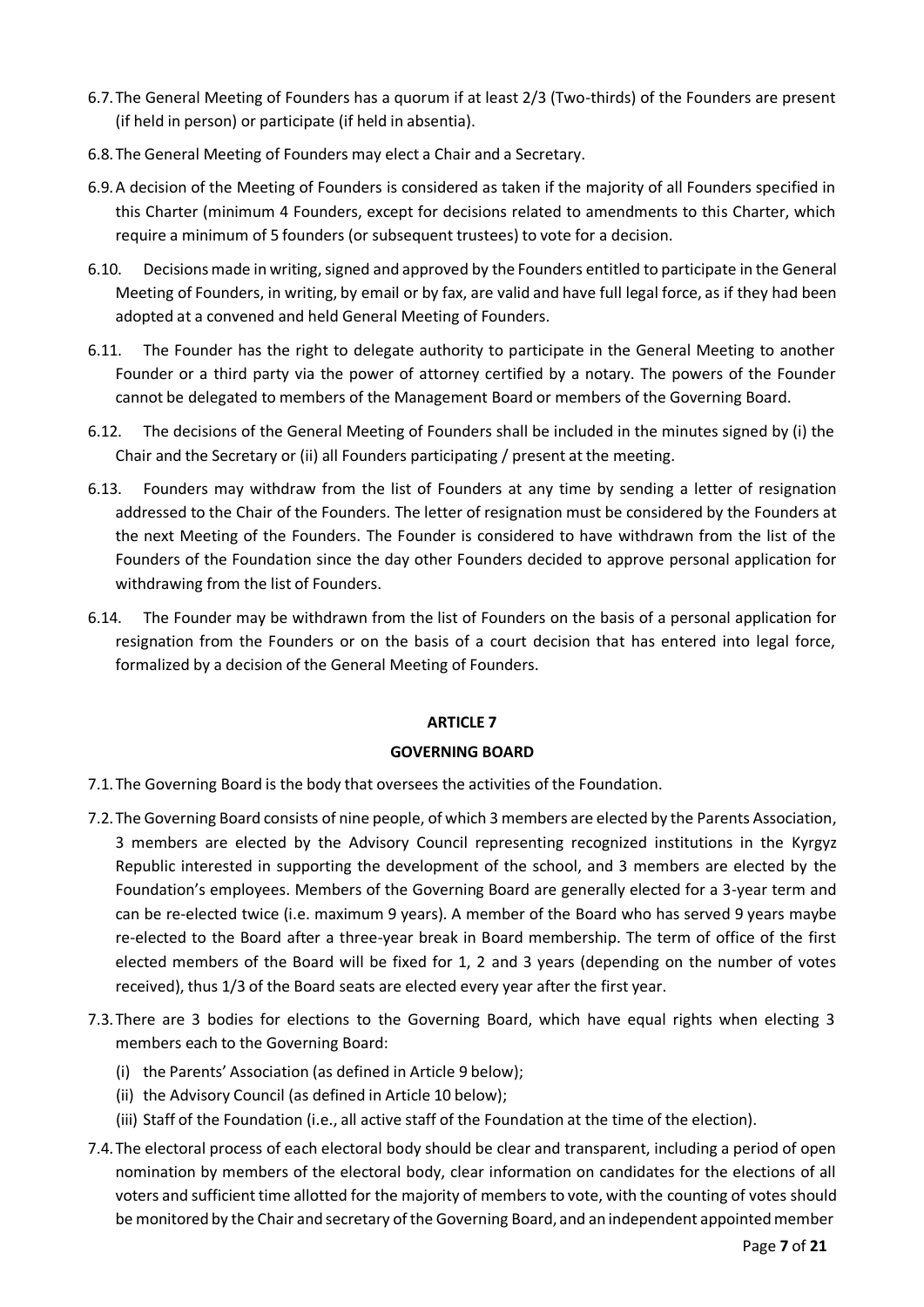of an electoral body. The specific conditions for each election will be established by the Governing Board and agreed with the electoral body.

- 7.5.Any person who is legally entitled to be a member of the Governing Board in the Kyrgyz Republic may be nominated to participate in elections, except that candidates for elections to the Governing Board and elected members of the Governing Board cannot hold any concurrent official positionsin boards / bodies that participate in elections (Advisory Council, Parents' Association and staff members) or be a current employee of the Foundation.
- 7.6. The Governing Board is the Foundation's oversight body, responsible for the strategy, policy and financial sustainability of the school, and for the appointment and oversight of the Management Board. No employee of the Foundation can be a member of the Governing Board during the period of his/her work in the Foundation.
- 7.7.To preserve the international character of the Governing Board, a maximum of 5 out of 9 members of the Governing Board may have the same nationality.
- 7.8.As an international school serving the entire community with a mission to improve education throughout the Kyrgyz Republic, the number of parent members of the Governing Board (i.e., parents of students at the school at the time of serving on the Governing Board) is limited, i.e. no more than six parents per 2020, no more than five parents in 2023 and no more than four parents in 2026 and beyond.
- 7.9.A member of the Governing Board may be suspended early from their duties by decision of the Governing Board for permanent failure to fulfill their duties, if at least 2/3 (two thirds) of the members of the Governing Board vote for suspension.
- 7.10. A member of the Governing Board can terminate their membership on their own initiative. A member of the Governing Board is considered to have left the Governing Board from the date of receipt of their resignation letter.
- 7.11. If, for any reason, a position on the Governing Board is vacated ahead of schedule, the Board shall invite the appropriate body of choice for the vacant position (Foundation staff, Parents' Association or Advisory Council) to elect a replacement for the vacant position, provided that there is not less than 9 months before the official end date of service.
- 7.12. Each member of the Governing Board is obliged to make a positive contribution to the development of the School, using their personal and professional skills to provide control and leadership in the development of the school as an exceptional educational institution.
- 7.13. Each member of the Governing Board shall attend at least 50% of all formal Governing Board meetings during any six-month period and shall respond to all requestsfor voting decisions by email from the Chair or Secretary within 5 days of the request and ideally within 48 hours upon request.
- 7.14. The participant shall not violate, provoke or agree to anything that is contrary to this Charter or these Regulations.
- 7.15. A member of the Governing Board, as such, must act honestly and in good faith and not pursue their personal interests at the expense of the interests of the Funds.
- 7.16. Members of the Governing Board and officers must maintain the confidentiality of any confidential information provided to them as members of the Governing Board.
- 7.17. Members and officers of the Governing Board are not paid for the performance of their duties.
- 7.18. The following issues are considered the exclusive competence of the Governing Board:
	- (i) Oversight of the Foundation's strategy, policies and financial sustainability;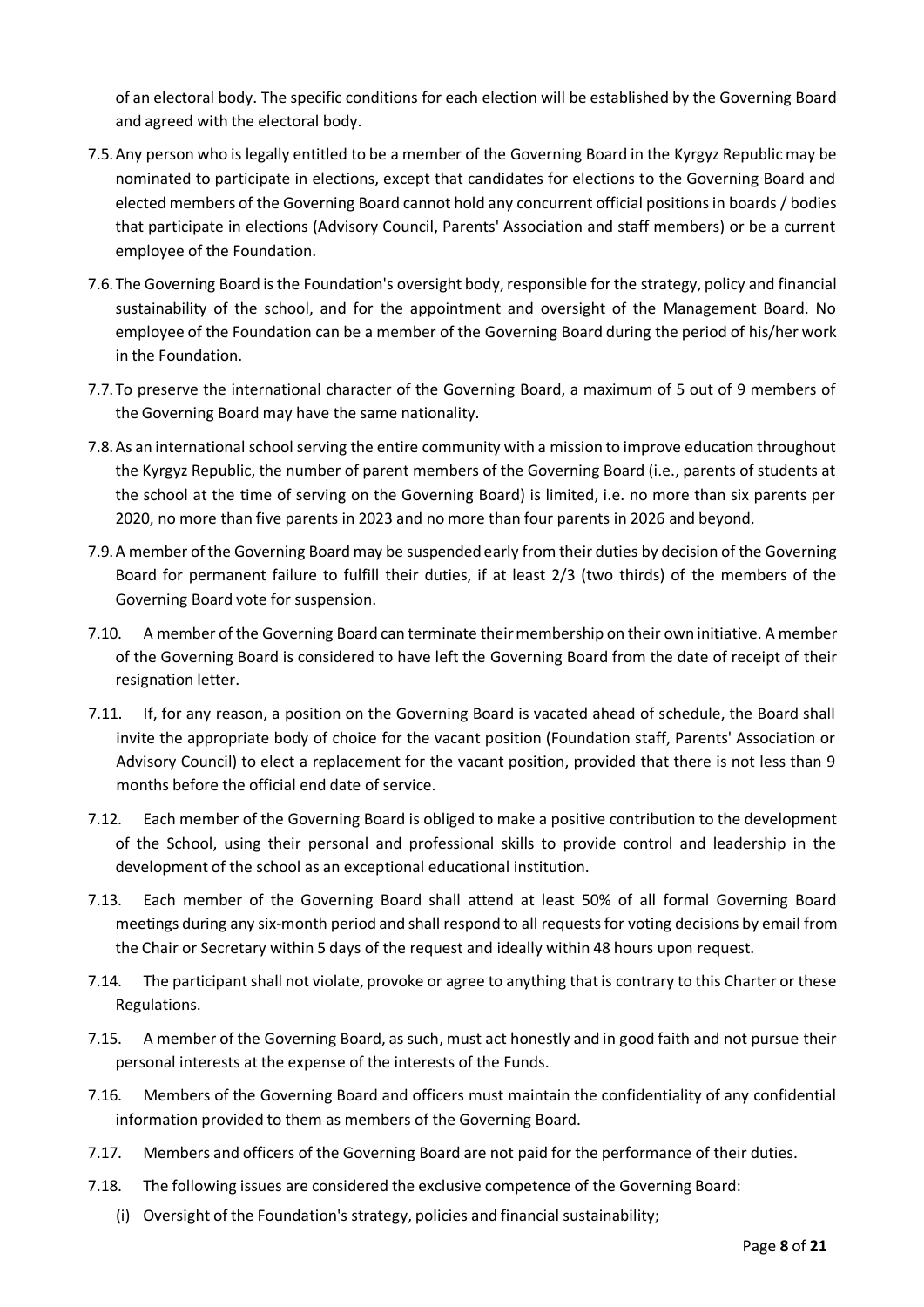- (ii) Appointment and early dismissal of members of the Governing Board, and control over its activities;
- (iii) consideration and approval of annual reports on the activities of the Foundation, plans and budget for subsequent years;
- (iv) Approval of transactions on behalf of the Foundation for the amount exceeding seven million KG som (or the equivalent of this amount in another currency at the exchange rate of the NBKR as of the date of the transaction);
- (v) Granting permission for the Foundation to receive borrowed funds, pledge any property of the Foundation or any other encumbrance in relation to any property and rights of the Foundation;
- (vi) Making decisions on the establishment of other legal entities, the establishment of branches and representative offices of the Foundation, as well as on the termination of the activities of such legal entities, branches and divisions;
- (vii)Approval of constituent documents of legal entities, branches and representative offices established by the Foundation;
- (viii) Approval of documents regulating the activities of the Foundation by providing educational services, if the approval of such documents is not within the competence of the Governing Board;
- (ix) Approval of any transactions of the Foundation that may contain a conflict of interest;
- 7.19. The Governing Board meets as needed, but at least once a quarter. Meetings can be conducted by (i) calling and holding meetings (in person) or (ii) by polling (in absentia). The decision of the Governing Board at the meeting by voting shall be made in the manner prescribed in Articles 7.21, 7.25, 7.26 and 7.27.
- 7.20. An extraordinary meeting of the Governing Board can be initiated by any member of the Governing Board and any member of the Management Board.
- 7.21. A meeting of the Governing Board has a quorum if attended / participated by at least 2/3 (two thirds) of the members of the Governing Board.
- 7.22. The Governing Board elects the Chair, Vice Chair and Secretary of the Governing Board. The Chair is elected for two (2) years, with no possibility of re-election for a second term. The Vice Chair is elected for one year, with the possibility of re-election.
- 7.23. The Chair presides the meeting of the Governing Board. If the Chair is absent, the Vice Chair will chair the meeting. If both the Chair and the Vice Chair are absent, the members of the Governing Board elect the Chair for the meeting by a simple majority of votes of those who participate in the meeting of the Governing Board.
- 7.24. If the Secretary is absent, the members of the Governing Board elect a Secretary to keep records at the meeting by a simple majority of votes of those who participate in the meeting of the Governing Board.
- 7.25. Decisions are considered as taken if at least 2/3 (two-thirds) of the members of the Governing Board participating in the meeting voted for them. If there is an equal number of votes "for" and "against" during the voting, the decision for which the Chair voted is approved.
- 7.26. A decision made in writing, signed and approved by letter, e-mail or fax by members of the Governing Board who may participate in a meeting of the Governing Board is valid and has full legal force, as if it had been taken at a meeting of the Governing Board.
- 7.27. The decisions of the Governing Board are recorded in the minutes, which are signed by the Chair and the Secretary.
- 7.28. The Governing Board should ensure that the Foundation is financially responsible and, to this end, prudently manages its assets and liabilities.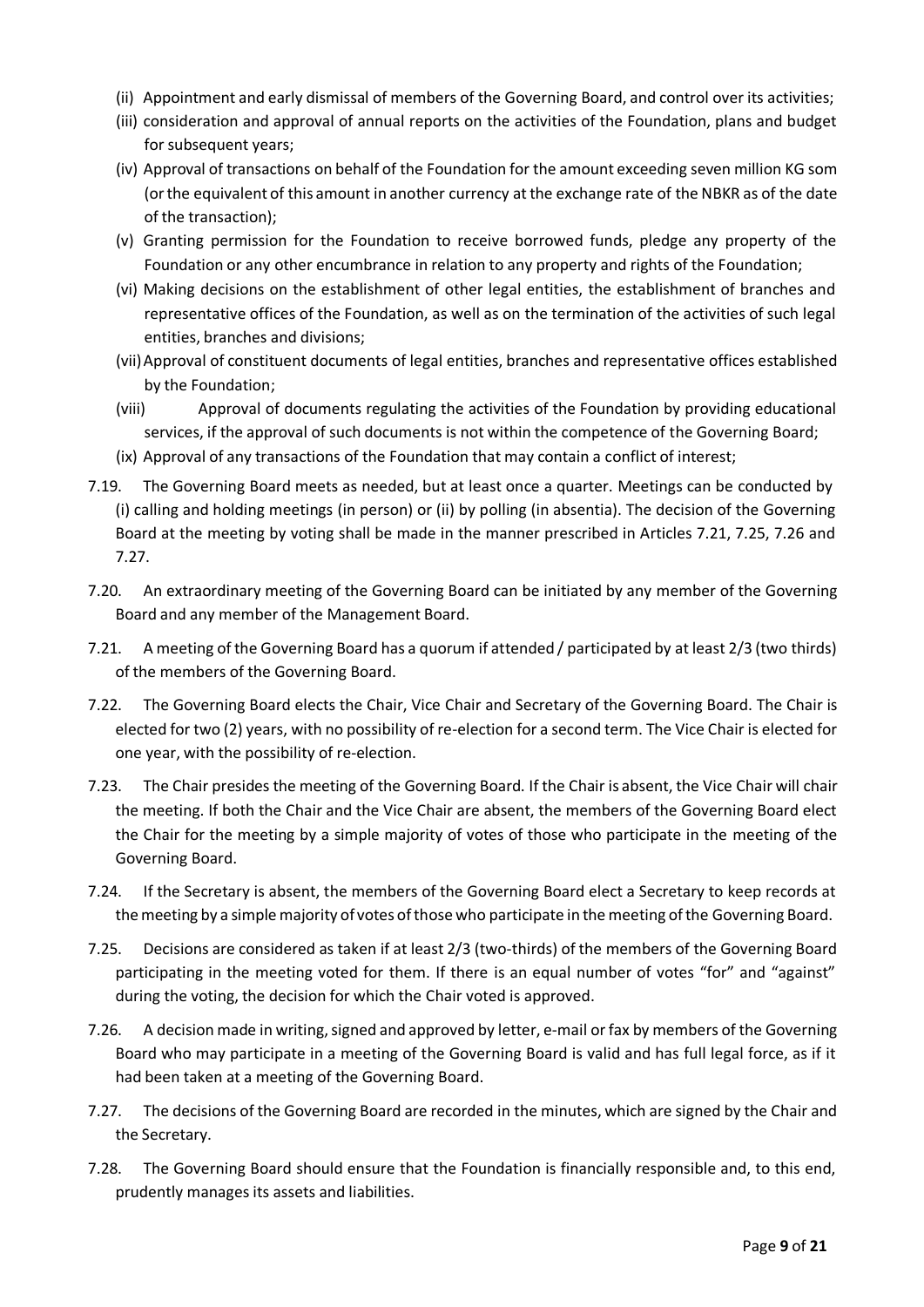- 7.29. To ensure proper use of the various funding sources for the Foundation, the Governing Board may require the Foundation to establish three separate accounts:
	- (i) Operational account for the operating expenses of the school;
	- (ii) School Development Fund;
	- (iii) Scholarship Fund.
- 7.30. The Governing Board ensures that all charitable donations for the development of the school are made to the School Development Fund, which can only be used for investments in the development of the school until the investment funds are no longer required. When investment funds are no longer required, transfers from this fund can be made to the scholarship fund. Any use of the School Development Fund must be approved by the Governing Board in advance.
- 7.31. The Governing Board will ensure that any specific charitable scholarship contributions are made to the scholarship fund, which can only be used on scholarships for gifted but disadvantaged children who cannot pay school fees. The scholarships will be widely advertised and offered on an open competitive basis through a student exam and some assessment of parental wealth and income. Any use of the scholarship fund must be pre-approved by the Governing Board or the Scholarship Committee established under the Governing Board, which reports on all decisions to the Governing Board.
- 7.32. The management and activities of the School are the responsibility of the Management Board, which is accountable to the Governing Board. In this context, the Governing Board should provide strategic direction and oversight of management and operations, including:
	- (i) Approval of the main educational facilities and development plans;
	- (ii) Approval of basic educational programs;
	- (iii) Approval of official school policies and reference books;
	- (iv) Financial supervision and audit;
	- (v) Approval of the use of the School Development Fund;
	- (vi) Approval of the use of the scholarship fund;
	- (vii) Approval of school fees levels;
	- (viii) Approval of tuition discounts for any student if the discount differs from the standard set in the approved annual fee structure.
	- (ix) Appointment of any working groups as required to support the Governing Board, review and approve their reports;
	- (x) Instructions to the Board on any aspect of school strategy, policy and financial sustainability;
	- (xi) Ensuring that the school provides appropriate support to facilitate the work of the Parents' Association and Advisory Council;
- 7.33. Members of the Governing Board should be invited to all school activities and their role in school supervision will be publicly recognized and promoted to enhance the role of the Governing Board within the school community.

## **MANAGEMENT BOARD**

- 8.1.The Management Board is the executive body of the Foundation, is responsible for the day-to-day management of the Foundation and is accountable to the Governing Board.
- 8.2.The Management Board can consist of one to five members at the discretion of the Governing Board. Members of the Management Board, and the Chair of the Management Board, are appointed by the Governing Board for any term in accordance with the decision of the Governing Board;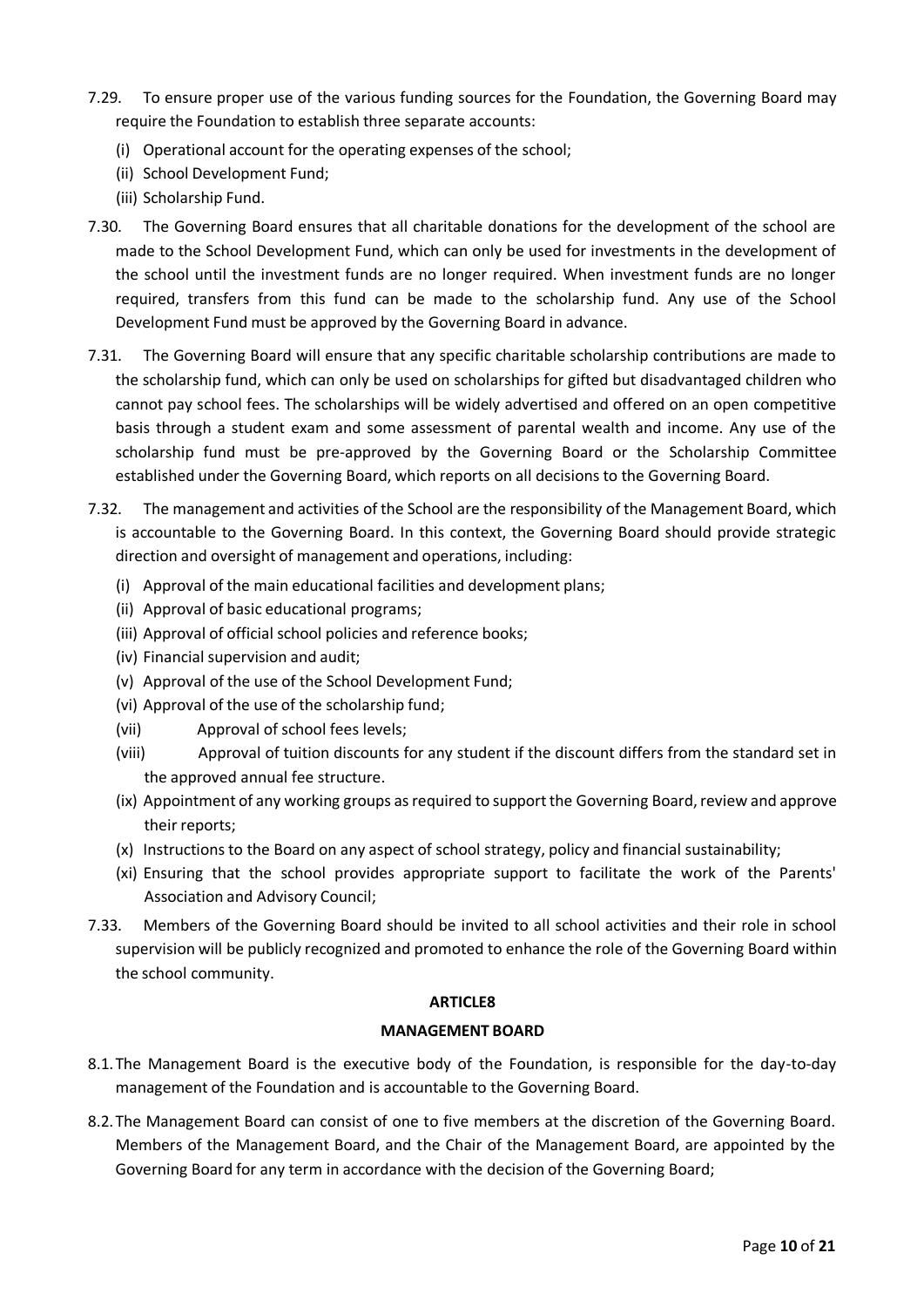- 8.3.The Management Board takes all necessary measures to fulfill the decisions of the General Meeting of Founders and the Governing Board, as well as to organize and manage the Foundation, including:
	- (i) administers the activities of the Foundation;
	- (ii) ensures the normal course of the educational process;
	- (iii) ensures the quality and level of educational activities, additional classes with students, the organization of training for teaching staff, the relationship of the Foundation with families and parents, guardians of students;
	- (iv) provides a favorable moral and psychological atmosphere in the team of students and teachers, a positive emotional and mental state of students;
	- (v) accepts students and forms groups according to age, health status and individual characteristics;
	- (vi) represents the Foundation in relations with state authorities of the Kyrgyz Republic, local selfgovernment bodies, all legal entities and individuals in all aspects of the Foundation's activities;
	- (vii) ensures the implementation of current and long-term plans of the Foundation, coordinates the implementation of programs carried out by the Foundation;
	- (viii) provides preparation and organization of regular and extraordinary meetings of the Founders and the Governing Board;
	- (ix) ensures the implementation of decisions of the Meeting of Founders and the Governing Board regarding the activities of the Foundation;
	- (x) ensures the creation of favorable and safe working conditions for the employees of the Foundation, organizes their professional development;
	- (xi) bring claims on behalf of the Foundation and represent the Foundation in the courts as a plaintiff, defendant;
	- (xii) provides the necessary information requested by the Founders and the Governing Board;
	- (xiii) has the right to make transactions on behalf of the Foundation, the amount of which does not exceed seven million KG som (or the equivalent in another currency at the exchange rate of the National Bank on the date of the transaction);
	- (xiv) has the right to conclude contracts, agreements, make any other transactions permitted by the legislation of the Kyrgyz Republic, in accordance with the provisions of this Charter;
	- (xv) sends written notifications and organizes the preparation and holding of regular and extraordinary meetings of the Founders and the Governing Board;
	- (xvi) obtains the necessary permits and licenses in accordance with the legislation of the Kyrgyz Republic, as well as takes other actions necessary to carry out the statutory activities of the Foundation;
	- (xvii)prepares reports on the activities of the Foundation and submits them for approval to the Governing Board;
	- (xviii) issues powers of attorney, orders and instructions, accepts and approves internal documents of the Foundation, including educational programs for students, as well as changes and additions to them, ensures office management and storage of documents for the Foundation.
	- (xix) take any other measures and make decisions on all other matters of the Foundation that do not fall under the exclusive competence of the Meeting of Founders or the Governing Board.
- 8.4.The Board meets as needed, but at least once a month. Meetings of the Management Board are called by the Chair of the Management Board.
- 8.5.If the Management Board consists of two or more members, a meeting of the Management Board is considered competent if there is / is present in the meeting:
	- two members of the Management Board, consisting of two members;
	- two members of the Management Board, consisting of three members;
	- three members of the Management Board, consisting of four members;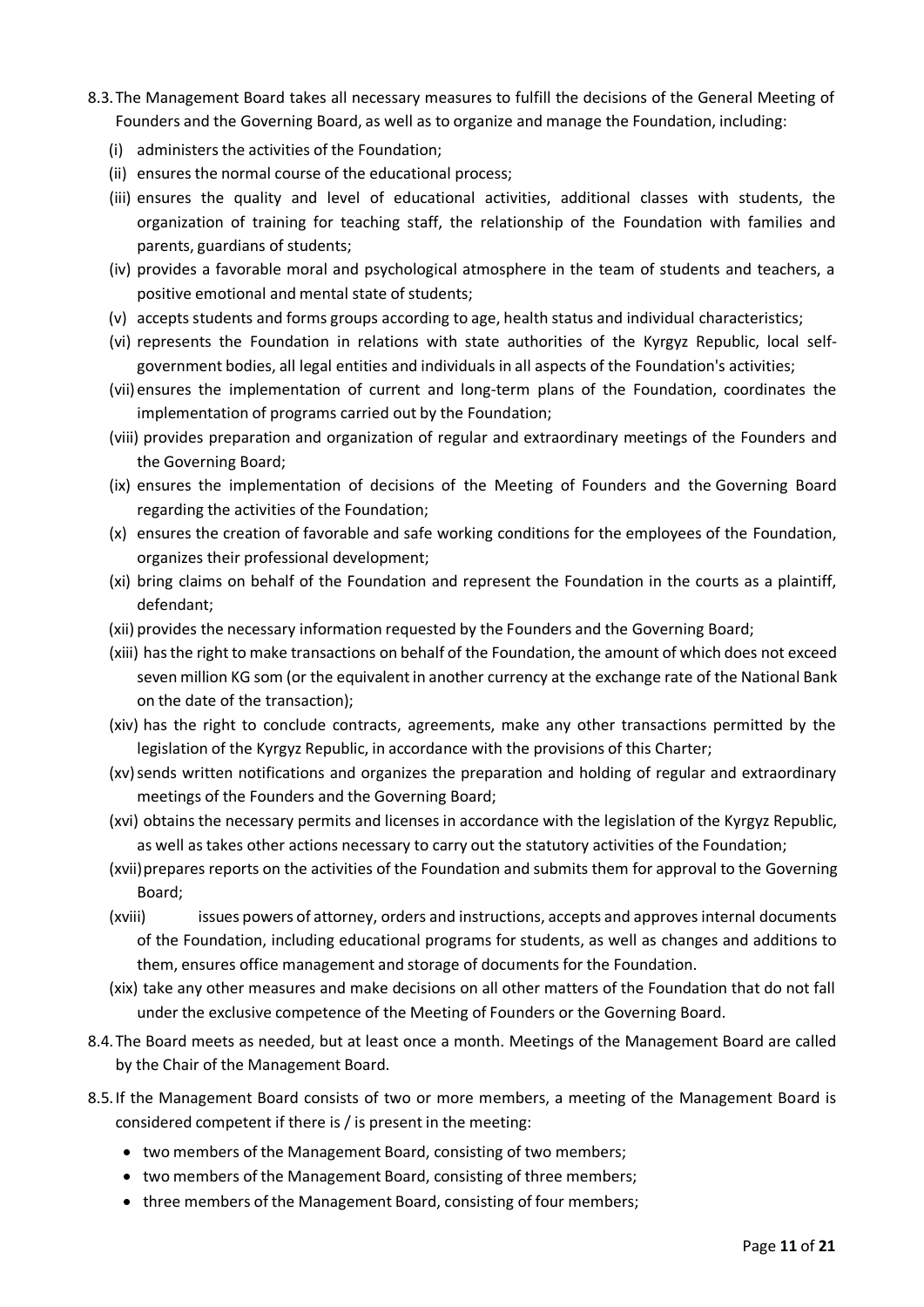- four members of the Management Board, consisting of five members.
- 8.6.The Chair of the Management Board chairs the meeting of the Management Board and signs all documents on behalf of the Foundation.
- 8.7.The decisions of the Management Board are considered as taken if at least 2/3 (two thirds) of the members of the Management Board present at the meeting voted for them. If an equal number of votes "for" and "against" was collected in the vote, the decision of the Chair or the Chair substitute's vote is considered as final.
- 8.8.Members of the Management Board shall act in the interests of the Foundation in good faith and reasonably. They must take measures to ensure the confidentiality of information constituting an official and commercial secret of the Foundation, which became known to them in connection with the exercise of their powers.
- 8.9. Losses caused to the Foundation as a result of the unfair performance of their duties by members of the Management Board, a transaction as a result of which the members of the Management Board received unjust enrichment, as well as in cases of violation of the legislation of the Kyrgyz Republic and the Foundation's Charter, are subject to compensation to the Foundation in court. In these cases, the persons who have caused harm are liable under the legislation of the Kyrgyz Republic.

## **PARENTS ASSOCIATION**

- 9.1.All parents (or guardians) of students in the school are automatically members of the Parents Association (PA).
- 9.2.PA elects a Parents Association Management Committee (PAMC) of five to fifteen members by online voting of all parents in the month of November of each year. Any parent may voluntarily participate in the elections to the PAMC or as President of the PA, notifying either the Secretary of the PAMC or the Secretary of the Governing Board no later than 01 November, in order to be included in the online voting process conducted by the school administration. Members of the PAMC are elected for a 3-year term and can be re-elected four times (i.e. a maximum of 12 years of continuous service). The President is elected for a 2-year term and can be re-elected once (i.e. a maximum of 4 years of continuous service).
- 9.3.The Vice-President and Secretary, as well as any other officials of the PA may be elected by the PAMC from among the members of the elected PAMC. The officers are elected for a period of one year and can be re-elected three times (i.e. a maximum of 4 years of continuous service).
- 9.4.Each member of the PAMC is required to make a positive contribution to theschool and strive to represent all members of the Parents Association at committee meetings (PAMC) and at meetings with the school Management Board.
- 9.5.The role of the Parents Association is to:
	- (i) Support the school in developing educational facilities and in providing an excellent educational program;
	- (ii) Initiate any charitable fundraising or fundraising eventto support the Foundation;
	- (iii) Inform the school Management Board about the wishes of the parents and their proposals regarding theorganization of the school;
	- (iv) Promote, where possible, the solution of the problems of parents/guardians related to the education of their children in school;
	- (v) Facilitate the organization of extracurricular activities forstudents;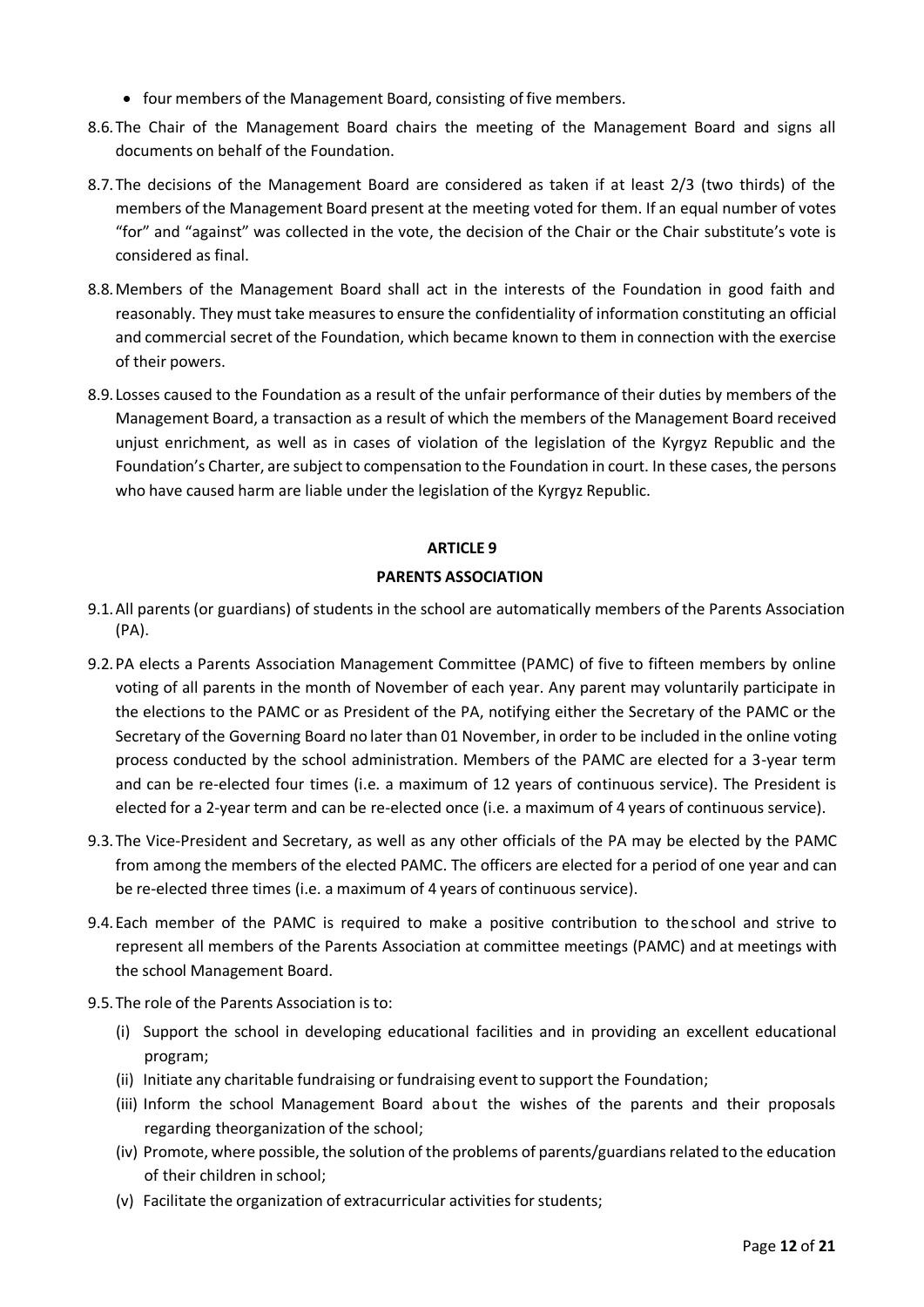- (vi) Work in partnership with the school to organize cultural and charitable events that promote interaction between parents and the school's integration into society.
- 9.6.Ordinary general meetings of the Parents Association shall be held twice a year and are convened by the PAMC.
- 9.7.Extraordinary general meetings of the Parents Association may be convened by the Chair of the Governing Board or the Chair of the Management Board, following a request signed by at least five members of the Parents Association.
- 9.8. For voting purposes at the General Meeting of the Parents Association, the "number of votes" is based on the number of students enrolled in the school. Each registered student represents one vote at the General meeting, and these votes belong to the parent or guardian listed as "voting" on the student registration form.
- 9.9.The quorum for meetings is 30% of the members of the Parents Association, based on the number of "votes cast".
- 9.10. Decisions are made by a majority vote of the members present (based on "votes") at General Meetings. In case of votes by e-mail or mail, etc., at least 50% of the PA members (based on "votes") must be recorded in order for the vote to be valid and a decision taken by a simple majority.
- 9.11. The Parents Association general meeting has the right to:
	- (i) Elect three members of the Governing Board in accordance with the election procedures established by the Governing Board;
	- (ii) Elect members of the PAMC by online voting;
	- (iii) Advise the PAMC on any aspect of school development and managementin accordance with the Vision and Mission and for the benefit of students.
	- (iv) Resolve any other matters on the agenda of the Parents Association meetings.
- 9.12. The President, Vice-President, Secretary, and other members of the PAMC meet with the school Management Board once every school term to discuss issues raised by parents,to plan for Parents Association support for school activities and any school support for the Parents Association activities.
- 9.13. Parents may participate in school activities at the invitation of the appropriate school staff member. All communications from the PAMC, or from any parental representatives on the PAMC, to the school will only be made through the communication channels specified in writing by the school Management Board.
- 9.14. Parents will be represented on designated committees in the school so that BIS staff can hear the voice of parents when making decisions about important areas of school activity. These committees are the Health and Safety Committee, the Nutrition Committee, the Extracurricular Activities Committee,the Library Committee, and any other committees established by the Management Board towhich the Management Board invites parental representatives.
- 9.15. If parents are invited to a committee, an invitation will be sent to the PAMC, which will appoint up to 3 parents: one parent of the child in preschool and / or primary school,one parent of the child in secondary school, and one parent of the child in high school. Any individual Committee may invite no more than 3 parents, and membership is for the school year.
- 9.16. The Parents Association is not a legal organization and has no legal obligations, except as provided in this Charter. All Parents Association activities are voluntary, with individual parents representing the interests of all parents.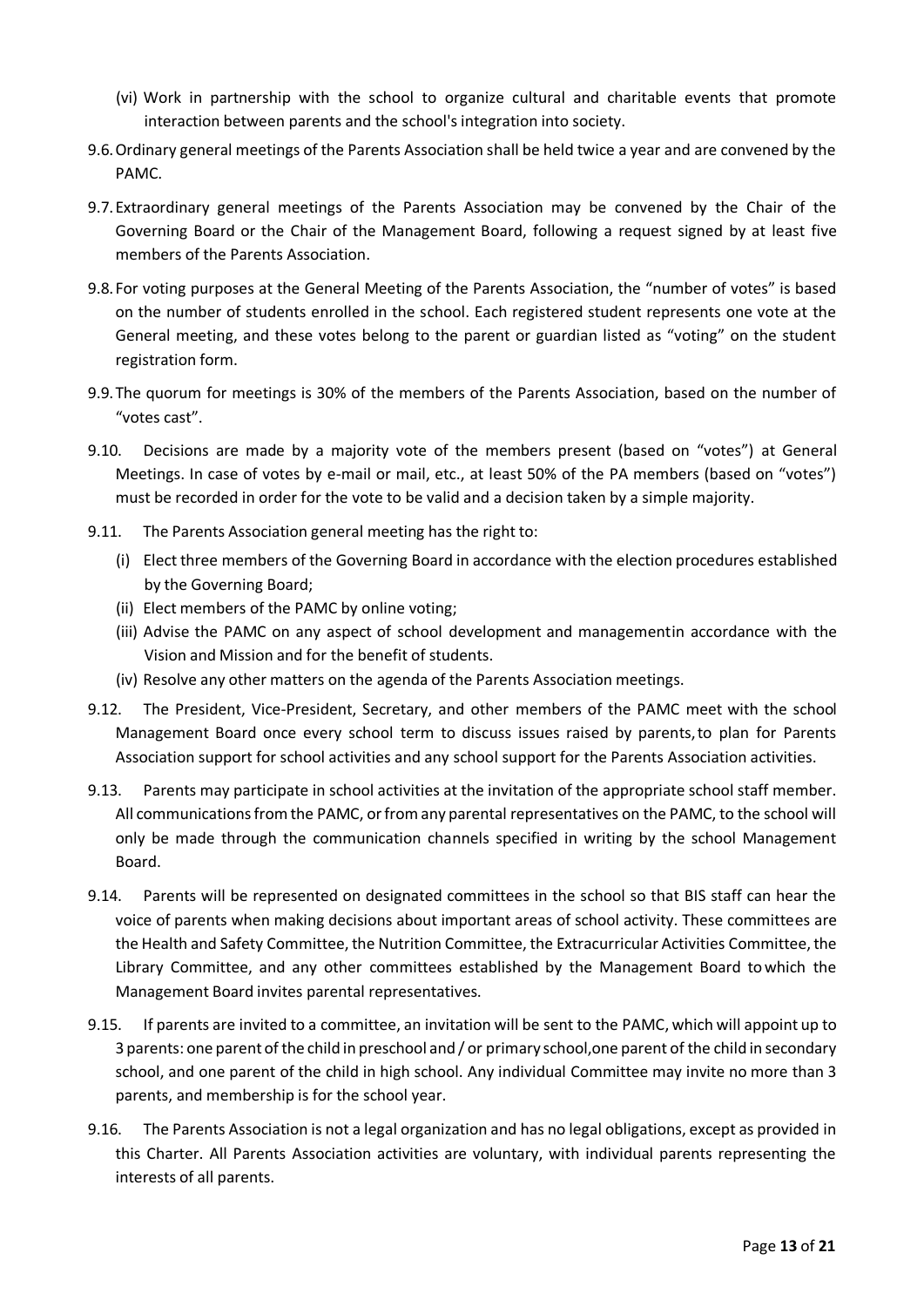9.17. The Regulations of the Parents Association are established and approved by the General Meeting of the Parents Association and must comply with this Charter.

## **ARTICLE 10**

#### **ADVISORY COUNCIL**

- 10.1.The Advisory Council represents permanent institutions in the Kyrgyz Republic with an interest in development of international education and education in the Kyrgyz Republic.
- 10.2.Since it was founded, the members of the Advisory Council were appointed by the Founders of the Foundation, but later the Advisory Council was transformed into an independent body under the Foundation. The Advisory Council has 11 to 33 members. Members can be relevant government agencies, embassies, international organizations, large investors, international business associations, business leaders, and non-governmental organizations. Membership is granted at the invitation of the Chair of the Advisory Council and is accepted in writing by the organization that provides a designated representative (or representatives) to attend the meetings of the Advisory Council. If there is more than one declared representative from an organization present on the Advisory Council, the first declared representative has the right to vote.
- 10.3.The Chair of the Advisory Council is elected by the members of the Advisory Council and, by agreement, is an ambassador for one of the embassies represented on the Advisory Council. The Chair may serve up to 3 years before the election of an ambassador from another embassy represented on the Advisory Council.
- 10.4.The members of the Advisory Council agree to work in good faith and at no cost to advance the best interests of the school, using their personal and professional resources to help develop and sustain an outstanding institution and improve education throughout the country.
- 10.5. The role of the Advisory Council is to:
	- (i) elect three members of the Governing Board in accordance with the election procedures established by the Governing Board;
	- (ii) help establish and maintain the ethos and direction of the school as international, pluralistic and socially responsible;
	- (iii) support the school in strengthening international cultural ties.
	- (iv) give advice and recommendations to the Governing Board on any aspect of school development and management;
	- (v) work together to improve general education in the Kyrgyz Republic;
	- (vi) make decisions on any other issues included in the agenda of the meetings of the Advisory Council.
- 10.6.The Advisory Council meets at least three times a year. Decisions are taken by a majority vote of the members present at the meeting of the Advisory Council. E-mail voting is allowed for elections to the Governing Board.
- 10.7.If these representatives are unable to attend the meeting, the Council Members may appoint another person to attend and vote on behalf of the Advisory Council. Such an appointment must be in writing by email and is valid for one meeting.
- 10.8.The Advisory Council is not a legal organization and has no legal obligations, except as specified in this Charter. All activities ofthe Advisory Council are voluntary, with individual memberssupporting the goals of the Foundation.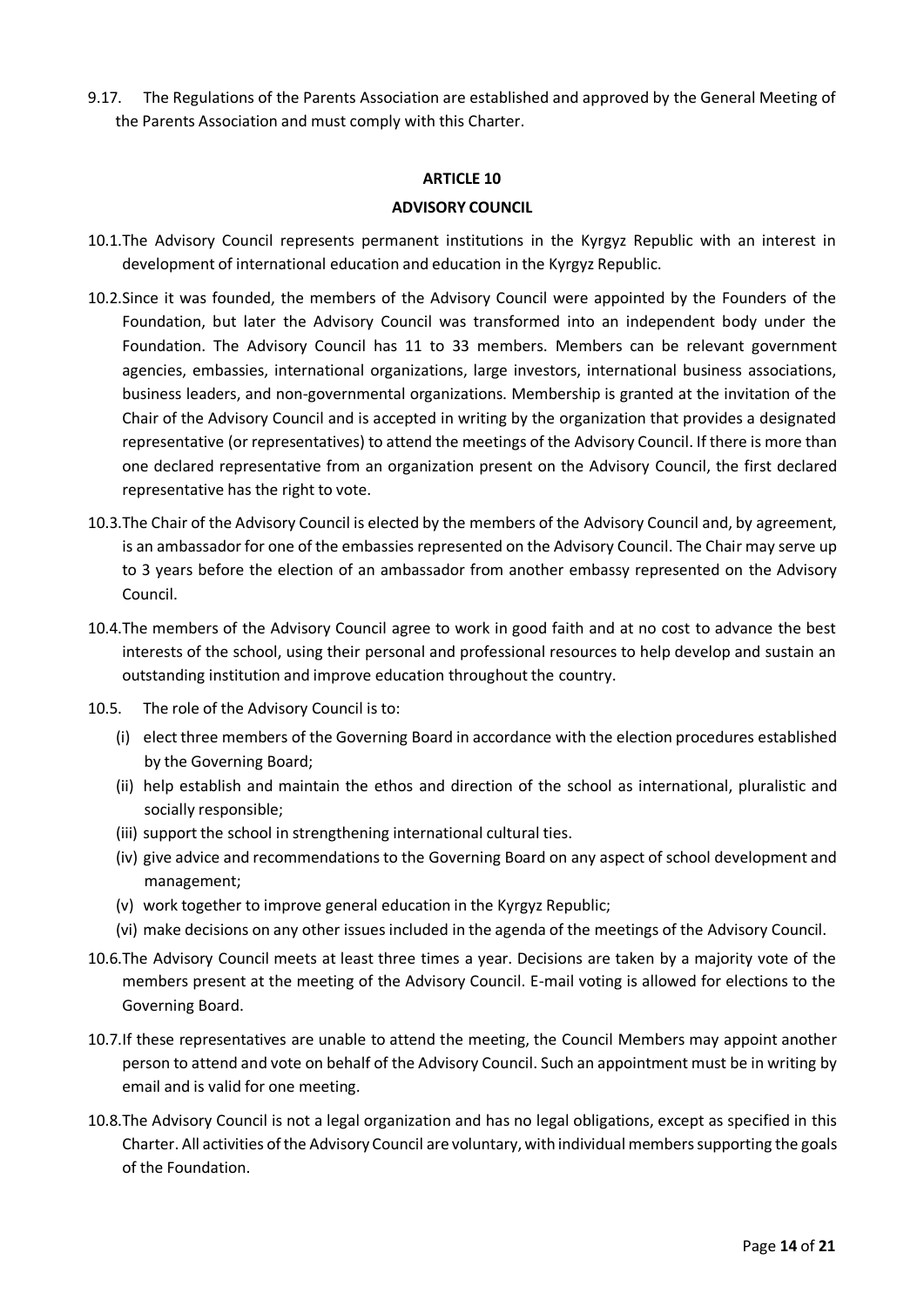- 10.9.Representatives of the Advisory Council members should be invited to all school activities and their role in school supervision will be publicly recognized and promoted to strengthen the Advisory Council's role in the school community.
- 10.10. The Regulation on the Advisory Council is established and approved by the Advisory Council and must be consistent with this Charter.

#### **EDUCATIONAL PROCESS**

- 11.1.The Foundation is an organization providing educational services and, in order to carry out its tasks, carries out the following activities:
	- (i) provision of preschool education, including preschool education courses;
	- (ii) additional education (choreography, foreign languages, recreational activities, the development of artistic skills (fine arts, design), the development of cognitive abilities, developing logical games, the services of a speech therapist and psychologist;
	- (iii) providing three levels of education in accordance with the legislation of the Kyrgyz Republic:
		- primary general education
		- basic general education
		- secondary general education
	- (iv) Externship. Training of students in the form of an external study is carried out only at the third stage of education after the submission of a document (certificate) confirming the receipt of the relevant education;
	- (v) providing five levels of education in accordance with international standards
		- Preschool (preschool education)
		- Primary Years Programme PYP (primary education)
		- Middle Years Programme MYP (secondary education)
		- International General Certificate of Secondary Education IGCSE (secondary education)
			- Diploma Programme
	- (vi) preparation courses forstate and national testing (ORT), as well as additional educational services.
- 11.2.The work of the Foundation and the mode of classes, the form of training, the organization of the educational process are established on the basis of accredited International Baccalaureate programmes, Cambridge International Education programmes (Cambridge Assessment) and other accredited international programmes, as well as approved programmes of the Ministry of Education and Science of the Kyrgyz Republic in accordance with regulations of the Kyrgyz Republic and is reflected in the regulations approved by the Governing Board of the Foundation.
- 11.3. The tasks of the Foundation in the field of preschool education are:
	- (i) protection and promotion of the physical and mental health of children, including their emotional well-being;
	- (ii) combining education and upbringing in a holistic educational process based on spiritual, moral and sociocultural values and accepted in society rules and norms of behavior in the interests of a person, family and society;
	- (iii) development of a general culture of the personality of children, including the values of a healthy lifestyle, the development of their social, moral, aesthetic, intellectual qualities, initiative, independence and responsibility of the child, the formation of the prerequisites for educational activities;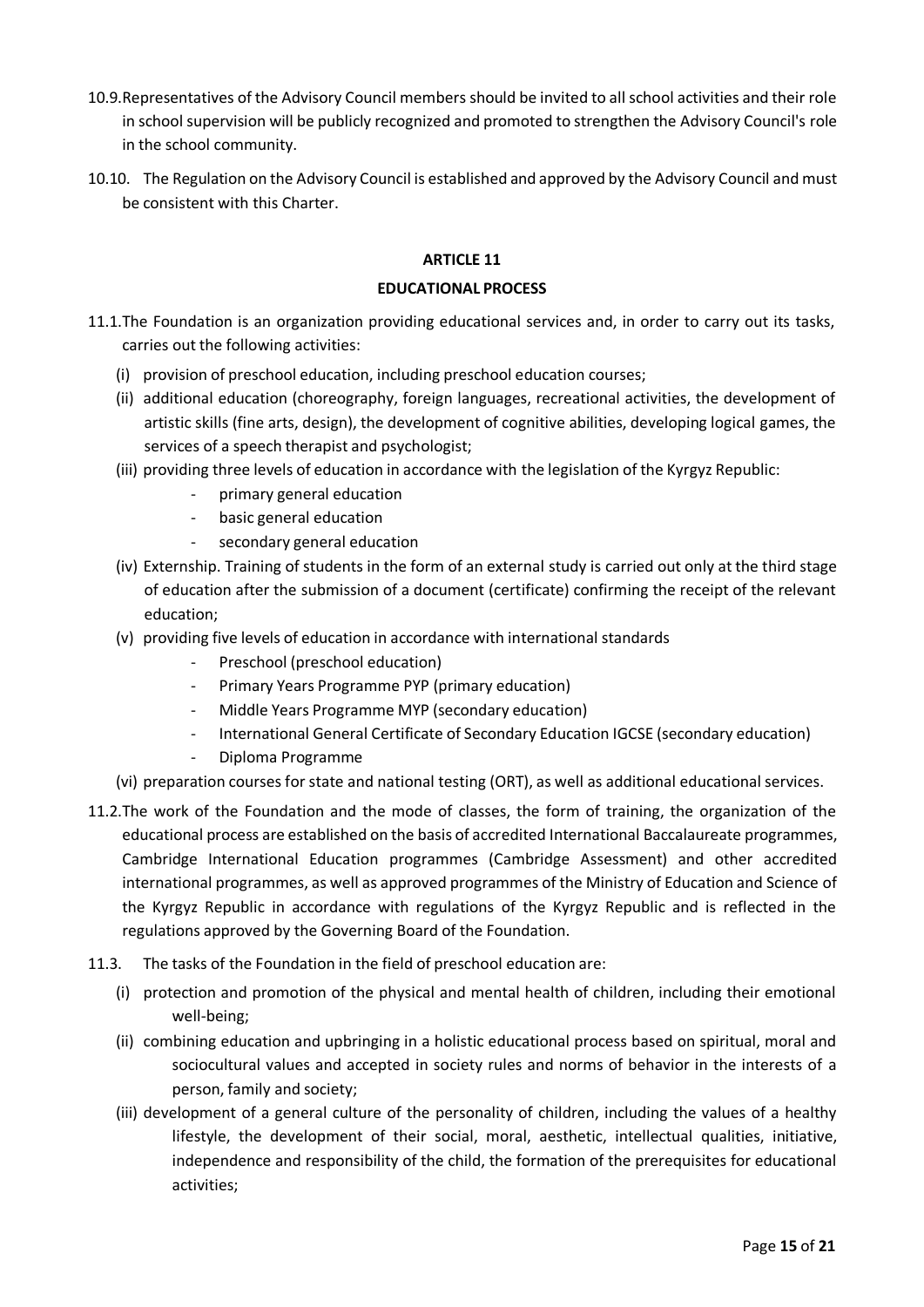- (iv) development of a social and cultural environment according to the age, individual, psychological and physiological characteristics of children;
- (v) provision of psychological and pedagogical support to families and increase of the competence of parents (legal representatives) in development and education, protection and promotion of children's health;
- 11.4.The tasks of primary general education are teaching, upbringing and development of students, their mastery of general educational skills and reading, writing and counting skills, elements of logical thinking and methods of cognitive activity, skills of education and self-organization, culture of speech behavior, the basics of personal hygiene and healthy lifestyle. Primary general education is the basis for obtaining basic general education.
- 11.5.The tasks of basic general education are the upbringing, and organization of the personality of students for the development of their inclinations and competencies for social self-determination, self-realization and self-control. Basic general education is the basis for obtaining secondary general education, primary and secondary vocational education.
- 11.6.Secondary general education is the final stage of general education and ensures the development of sustainable competencies and creative abilities of students, the establishment of ideas about spiritual, moral and cultural values, as well as the skills of independent educational activity based on the differentiation of training and readiness for an informed choice of a profession or work activity.
- 11.7.Education and training at the Foundation is provided in English and other languages as needed, basedon the curriculum developed by the Foundation independently in accordance with international / national standards and is regulated by the description of the classes. The Foundation implements the study of the state and official languages of the Kyrgyz Republic within the framework of the National Curriculum.
- 11.8.The Foundation carries out a set of activities aimed at preserving and strengthening the health of students, their health improvement, physical development, intellectual and personal development of the imaginative and creative abilities of students.
- 11.9.The content of the Foundation's education is established by educational programmes developed and implemented by the Foundation independently and in accordance with state standards. The Foundation must ensure that students receive appropriate education.
- 11.10. The Foundation undergoes state accreditation in accordance with the procedure established by law at least once every five years. State accreditation gives the Foundation the right to issue nationally recognized documents to students confirming the level of education (certificate) in accordance with the educational standards of the Kyrgyz Republic. International accreditations of the Foundation give the Foundation the right to issue to students the documents of the established form, confirming the level of education (certificate / diploma) in accordance with the standards of international educational programs.
- 11.11. The Foundation chooses the grading system, forms, procedure and frequency of intermediate certification of students in accordance with the accepted standards of international educational programs and current legislation.
- 11.12. The duration of the academic year is established by the annual academic calendar approved by the Management Board and is at least 180 school days. The educational process begins in the last days of August each year.

The duration of vacations is established by the annual educational calendar approved by the Management Board and is at least 56 calendar days in the summer.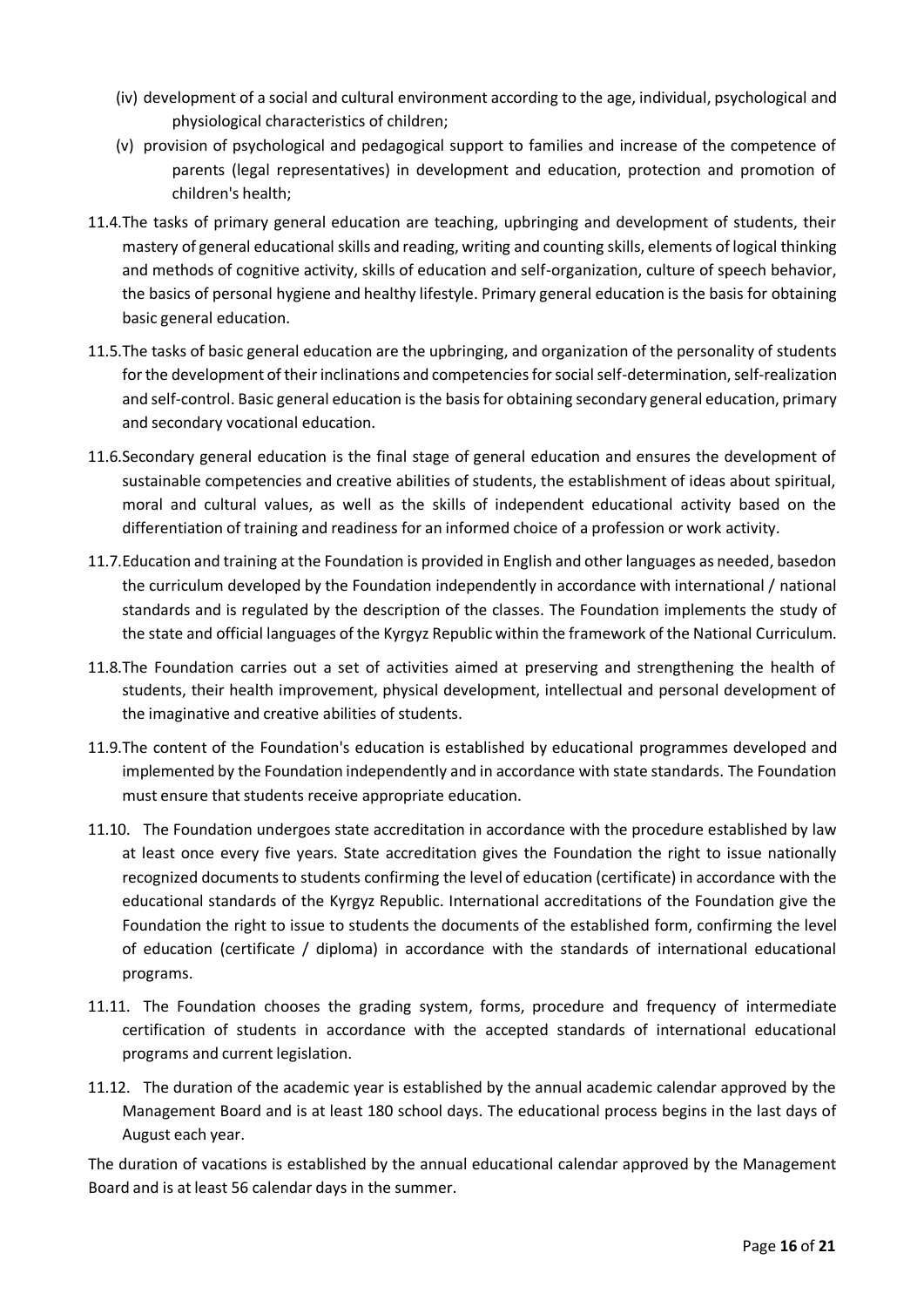The duration of the educational processis based on a full day. The duration of one lesson is 45 minutes. Study loads should not exceed the maximum permissible loads and should not be lower than the number of hours allocated by the Curriculum for teaching subjects, with the relevant norms of national and international legislation.

For children of preschool age, in accordance with the State Educational Standard of the Kyrgyz Republic "Preschool Education and Child Care", the following groups are completed, taking into account sanitary and hygienic standards:

- 1<sup>st</sup> junior group Preschool 1 (from 2 to 3 years old);
- 2<sup>nd</sup> junior group Preschool 2 (from 3 to 4 years old);
- $-$  3  $3<sup>rd</sup>$  middle group - Preschool 3 (from 4 to 5 years old);
- classes for preparing children for school

For schoolchildren, the educational process in accordance with the State Educational Standard of the Kyrgyz Republic consists of 3 stages of school education:

- primary general education grades 1-4 (standard term of study is 4 years)
- basic general education grades 5-9 (standard term of study is 5 years)
- secondary general education grades 10-11 (standard term of study is 2 years)

The Foundation also carries out the educational process in accordance with international standards (International Baccalaureate, Cambridge International Education Program) for programs of five levels of study:

- Preschool (preschool education)
- Primary Years Programme PYP (primary education)
- Middle Years Programme MYP (secondary education)
- International General Certificate of Secondary Education IGCSE (secondary education)
- Diploma Programme

11.13. Discipline at the Foundation is maintained based on respect for the human dignity of students and staff. The use of methods of physical or mental violence against students is prohibited.

- 11.14. Admission to the Foundation for education purposes is carried out upon application and agreement in accordance with the law. A student is considered enrolled after the relevant admission order has been signed. Required documents for submission:
	- (i) an application form by the parents (legal representatives);
	- (ii) a copy of the child's birth certificate / passport;
	- (iii) a copy of the parents'/ one of the parents' passport;
	- (iv) medical records(vaccination forms and others)
	- (v) A personal file from the previous place of study, indicating the final grades by grade, if the child enters the subsequent stages of education.
	- (vi) The school reserves the right to enroll a student in a grade appropriate to the level of the student based on the results of the entrance tests / exams.
- 11.15. The propaganda of ideas of political parties, religious organizations and public associations during school hours and on school grounds is prohibited.
- 11.16. Students can be expelled in the following cases:
	- repeated violations of the educational process,
	- damage to the property of the Foundation,
	- commission of crime,
	- non-payment of tuition fees,
	- at the request of parents (legal representatives),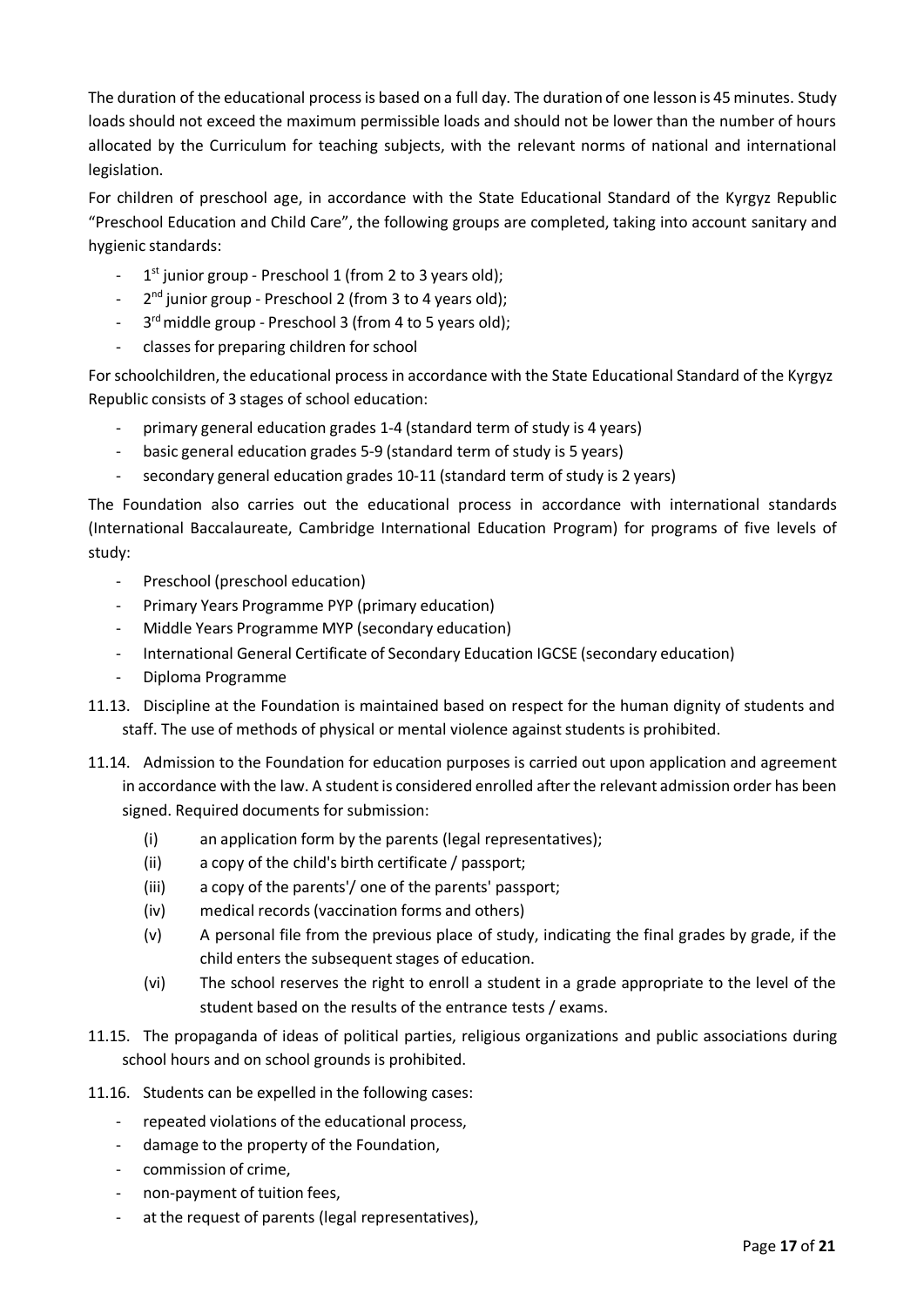in other cases, in accordance with the legislation of the Kyrgyz Republic.

- 11.17. The relationship between student and teacher is based on cooperation, respect for the personality of the student and giving students the freedom to develop according to an individual approach. The procedure for admission and expulsion of students from the Foundation is carried out on the basis of internal regulations approved by the Management Board.
- 11.18. The Foundation can provide accommodation forstudents and staff so thatstudents and staff can live in the same premises or in premises close to the school.

## **ARTICLE 12**

## **RIGHTS AND OBLIGATIONS OF PARTICIPANTS IN THE EDUCATIONAL PROCESS**

- 12.1. The relationship between the Foundation and the parents (legal representatives) is regulated by the contract.
- 12.2. Students, pedagogical staff of the Foundation, parents of students (or their representatives) are considered to be participants in the educational process.
- 12.3. The relationship between the participants is based on cooperation, respect for the individual and the priority of human values.
- 12.4. Each student, in accordance with the UN Convention on the Rights of the Child and the current legislation of the Kyrgyz Republic, is guaranteed:
	- (i) Safety and health;
	- (ii) Protection from all forms of physical and psychological violence;
	- (iii) Protection of dignity;
	- (iv) Meeting the needs for emotional and personal communication;
	- (v) Meeting the physiological needs for food, sleep, rest in accordance with their age and individual characteristics;
	- (vi) Development of their creativity, interests;
	- (vii)Obtaining education in accordance with the accredited programmes of the International Baccalaureate, Cambridge international education programmes (Cambridge Assessment), other accredited international programmes;
	- (viii) Obtaining education in accordance with the state educational standards of the Kyrgyz Republic;
	- (ix) Receiving additional educational services (including the opportunity to move to a higher grade in the school if they meet the appropriate standards) and medical services;
	- (x) Medical care for students is provided by a medical officer (school doctor), who, along with the administration, is responsible for the health and physical development of students, the implementation of medical and preventive measures, compliance with sanitary hygiene standards, regime and quality of food.
	- (xi) Provision of supplies, textbooks.
- 12.5. Parents (legal representatives) have the right to:
	- (i) Select an educational programme from among those used when working with students at the Foundation;
	- (ii) Protect the rights and interests of the student;
	- (iii) Make proposals for improving work with students, including the organization of additional paid services and the work of the Foundation;
	- (iv) Early terminate the agreement with the Foundation.
- 12.6. Parents (legal representatives) are obliged to: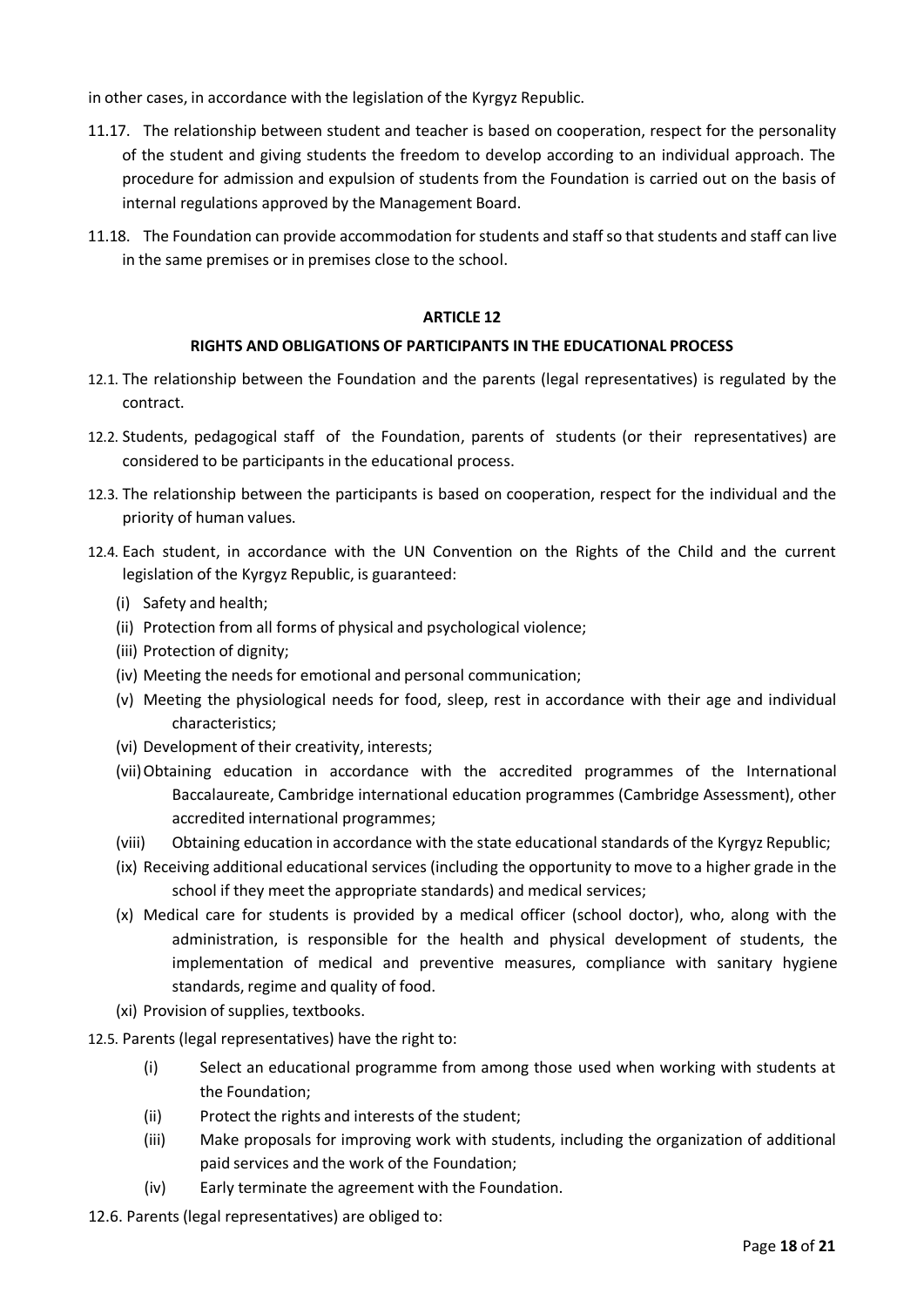- (i) Comply with the obligations under the agreementsigned with the Foundation;
- (ii) Provide the Foundation with adequate assistance in fulfilling the tasks set by the Foundation.

12.7. Fund employees have the right to:

- (i) Protect their dignity and professional honour;
- (ii) Require the administration of the Foundation to create the conditions necessary forthe performance of functional duties, job descriptions, professional development;
- (iii) Improve qualifications and professionalism;
- (iv) Be certified to obtain the appropriate qualifications;
- (v) Participate in research and disseminate their teaching experience;
- (vi) Appeal against the orders of the Foundation administration in the manner prescribed by law;

(vii)Receive special benefits and guarantees established by the legislation of the Kyrgyz Republic.

12.8. Foundation employees are obliged to:

- (i) Comply with the requirements of the Foundation Charter;
- (ii) Comply with official instructions and internal regulations;
- (iii) Take care of the safety and health of students;
- (iv) Cooperate with families of students in education and training;
- (v) Possess professional skills and abilities and constantly improve them;
- (vi) Comply with the norms of pedagogical ethics;
- (vii)Conduct the educational process at a high level.
- (viii) Undergo a medical examination at least once a year.

#### **ARTICLE 13**

## **PROPERTY AND FUNDS**

- 13.1. The property of the Foundation consists of fixed assets and working capital, as well as other property and rights, the value of which is indicated in the balance sheet of the Foundation.
- 13.2. The Foundation has the right to own, use and dispose of property in accordance with the objectives of the Foundation, provided for by this Charter, decisions of the General Meeting of Founders and the Governing Board, within the limits established by the legislation of the Kyrgyz Republic.
- 13.3. Income and other income received by the Foundation from the activities carried out, as well as property and rights received by the Foundation, are transferred to the disposal of the Foundation and are recorded on a separate balance sheet.
- 13.4. All assets entering the Foundation are considered its income and are reinvested in the development of the material and technical, educational and methodological needs, as well as in the provision of the educational process.
- 13.5. The sources of establishment of the Foundation's property are:
	- (i) Contribution of the founders;
	- (ii) Income received from the activities of the Foundation;
	- (iii) Tuition fees;
	- (iv) Charitable donations, grants, subsidies, donations, income from various activities (exhibitions, entertainment, cultural, social, sports and other events) - in each case in the form of property, money, rights, other material and intellectual values, sponsorship;
	- (v) Other sources not prohibited by the legislation of the Kyrgyz Republic.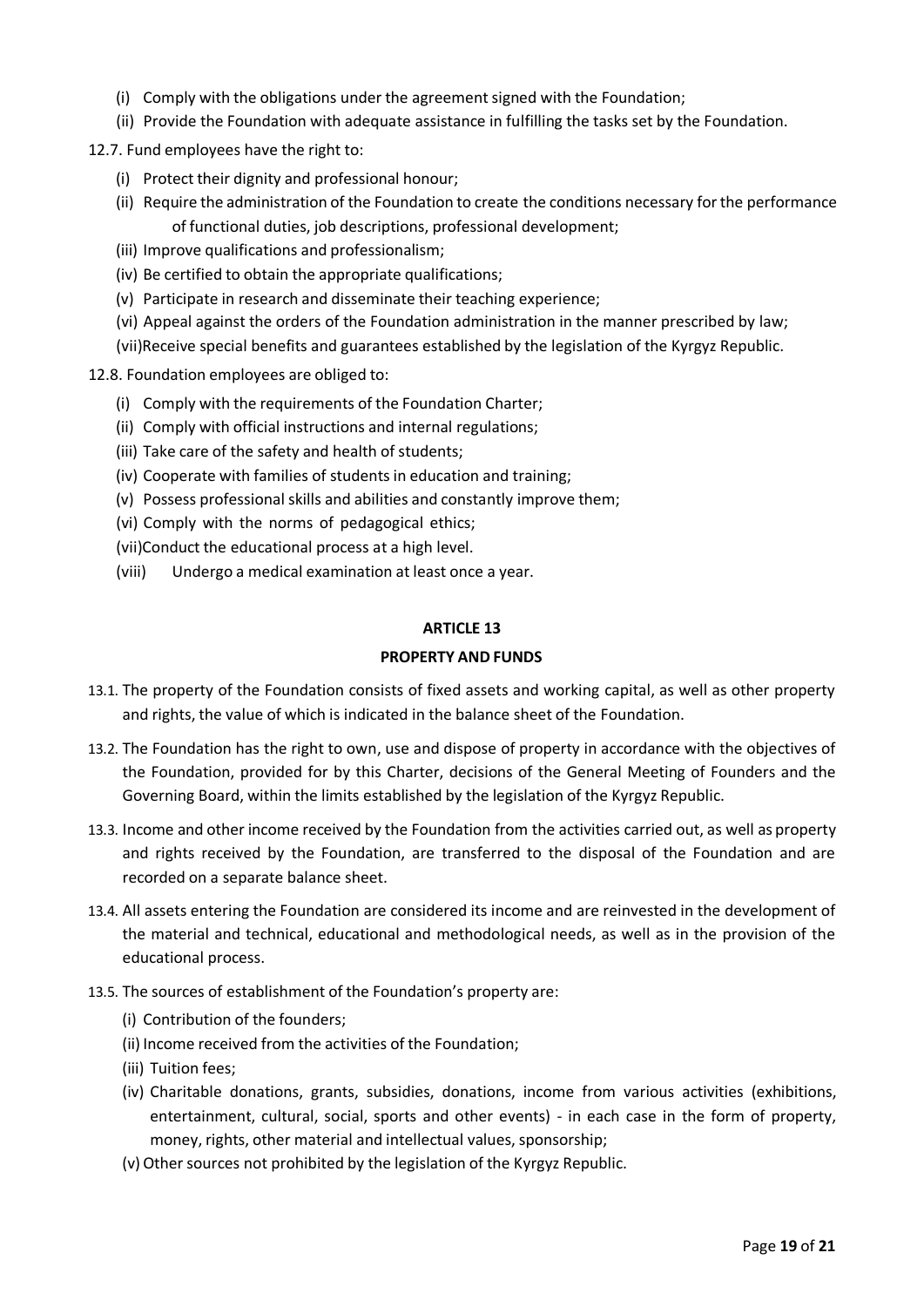#### **RECRUITMENT AND PAYMENT OF STAFF**

- 14.1.The Management Board of the Foundation decides on the recruitment of employees within the framework of the annually approved budget.
- 14.2.For educational activities, an employee must have the necessary professional qualifications that meet the requirements of the qualification characteristics of the position and the profession to be acquired, confirmed by degrees.
- 14.3.Employees in the Foundation can be both citizens of the Kyrgyz Republic and foreign citizens. Foundation employees are appointed and dismissed by the order of the Chair of the Management Board.
- 14.4.Persons who are banned by a court judgement or for medical reasons cannot carry out educational activities at the Foundation. Lists of relevant medical contraindications are established by the Government of the Kyrgyz Republic.
- 14.5.Remuneration of employees is carried out by the Foundation in accordance with the employment contract.

#### **ARTICLE 15**

#### **FINANCIAL ACCOUNTS AND AUDIT**

- 15.1.The Foundation keeps accounting books and records, statistical reporting on the results of its activities in accordance with the legislation of the Kyrgyz Republic, submits reports to the authorized state bodies of the Kyrgyz Republic and is responsible for the accuracy.
- 15.2.The Management Board is responsible for the organization, condition and reliability of the Foundation's reports, timely submission of reports to authorized state bodies, as well as for information provided to the Founders, the Governing Board, creditors and the media.
- 15.3. The financial year of the Fund begins on 01 January and ends on 31 December.
- 15.4.For accounting and control of the financial and economic activities of the Foundation, the General Meeting of Founders and / or the Governing Board has the right, at its discretion and at the expense of the Foundation, to appoint an audit and engage for these purposes an independent person specializing in this area (auditor) on a contractual basis.
- 15.5.Any person who has the right to carry out audit activities has the right to become an Auditor. Members of the Governing Board and members of the Management Board cannot be an Auditor.
- 15.6.When conducting a financial audit of the Foundation, the Auditor may demand from the Governing Board and / or the Management Board to provide all necessary materials, accounting and other documents and oral explanations. The auditor submits the results of the audit to the Founders and / or to the Governing Board, depending on the body that has appointed the audit. The audit of the Foundation's financial activities is carried out in the manner determined by the body that appointed such an audit.